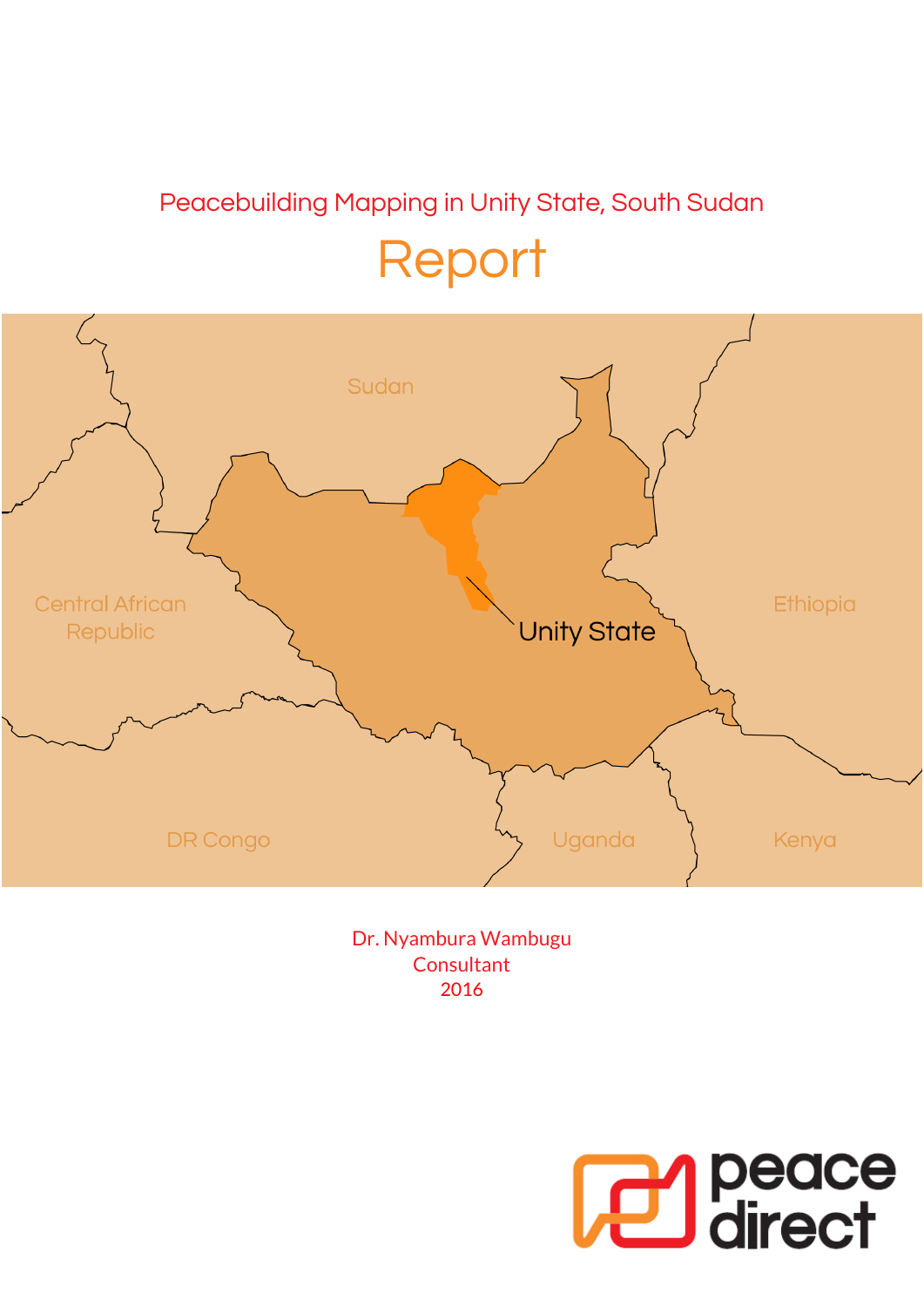## Table of Contents

| <b>Executive summary</b>                                |    |
|---------------------------------------------------------|----|
| Background on conflict and peacebuilding in Unity State | 5  |
| Methodology                                             | 8  |
| <b>Key Findings</b>                                     | 9  |
| Peacebuilding organisations in Unity State              | 10 |
| Types of conflict in Unity                              | 16 |
| <b>Conclusion</b>                                       | 21 |
| <b>Recommendations</b>                                  | 23 |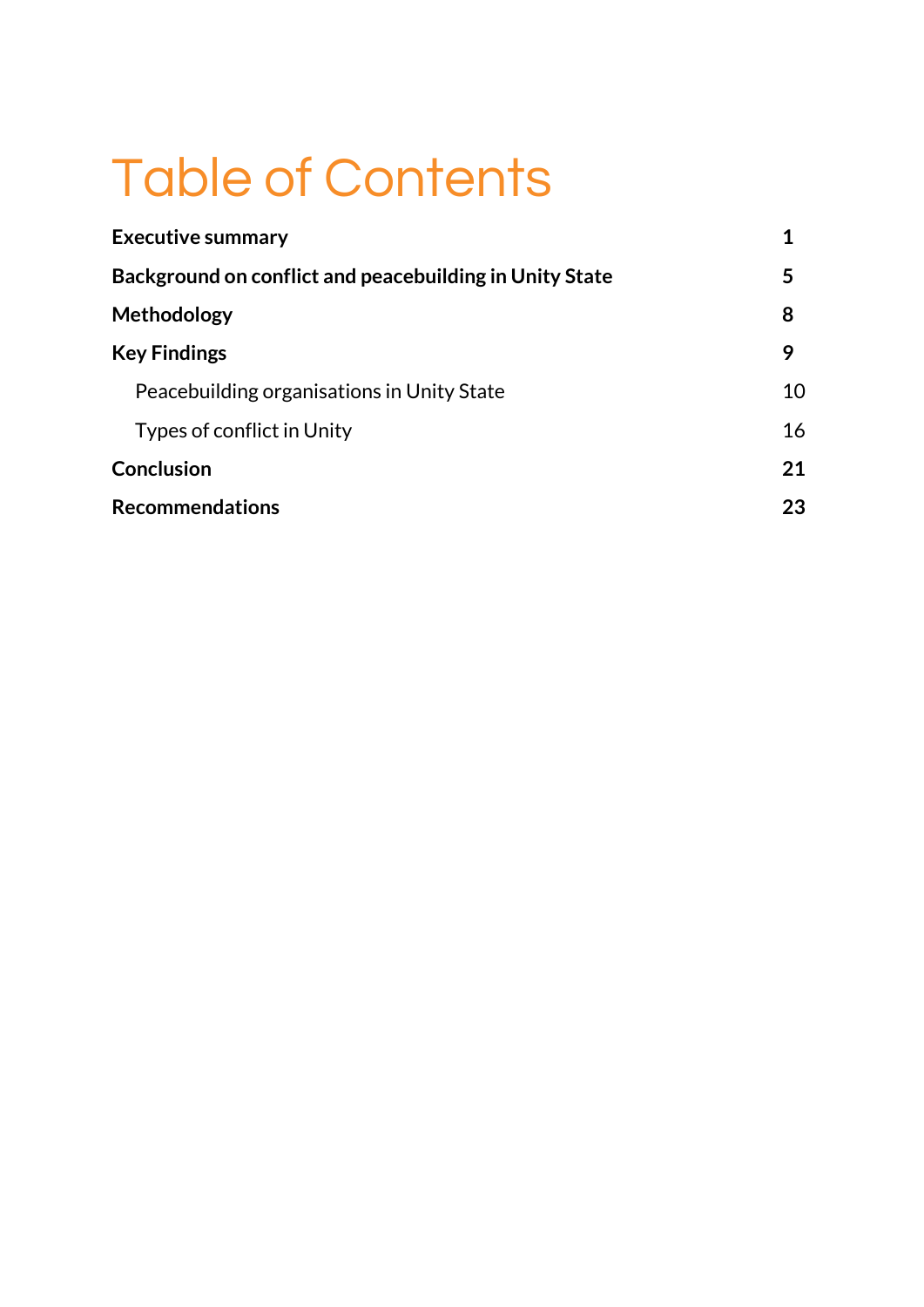## Executive Summary

After some years of relative peace and great optimism following independence from Sudan, conflict once again broke out in South Sudan in 2013. At the political level, the war sees the government's ruling party - the SPLA - pitted against the SPLA-In Opposition, with a strong ethnic dimension of a power struggle between two rival pastoralist groups, Dinka and Nuer. The war has had devastating humanitarian consequences and led to an increase in the number and severity of local, community level conflicts over natural resources, historical grievances and power. In Unity State, such conflicts occur between groups within Unity; between Unity and neighbouring states; and between migrating pastoralists originating from Sudan who travel south in search of pastures for their cattle.

Local conflicts have a long history in Unity, and so do local means of resolving them. Local capacities to address community level conflicts continue to exist, although they are strained by the increased number and severity of local level conflicts. Following 5 years of work supporting local peacebuilding in the Sudanese province of South Kordofan, Peace Direct commissioned a mapping of local peacebuilding capacities in Unity State, across the border in South Sudan. The aim was to map local organisations and other actors, as well as the international organisations supporting local peacebuilding.

## Key Findings

- There are 37 formal and informal local organisations, committees, religious groups and other actors working on peacebuilding at the community level in Unity.
- There are 12 international NGOs that include a focus on supporting local peacebuilders in Unity in their work.
- There are more than 40 different local level conflicts in Unity, yet only a very few of these are being addressed by the actors identified at the moment.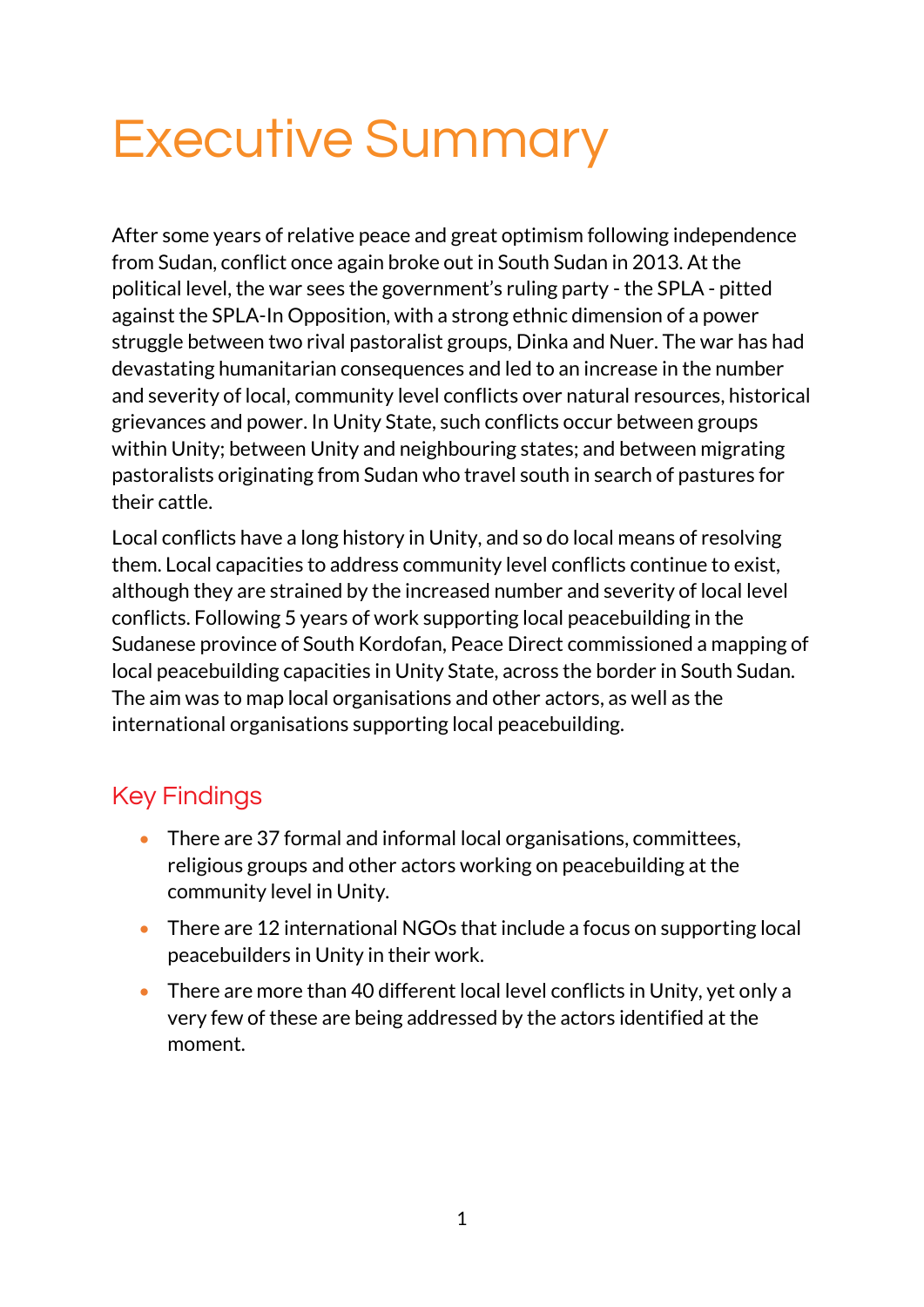## There are several different types of local level conflict in **Unity**

- *Inter-community conflicts:* cattle raids between Dinka and Nuer communities from Unity, Warrap and Lakes States have increased in intensity and levels of violence.
- *Intra-community conflicts:* local disputes within Unity between different clans, for example over early pregnancies or elopement, have become more violent.
- *Cross-border conflicts:* conflicts between Sudanese pastoralists and host communities in Unity have increased since South Sudan's independence now that pastoralists need to cross an international border and pay multiple taxes in South Sudan.

The mapping investigated key challenges and opportunities for local and international peacebuilders in Unity. A workshop in Juba brought together a broader set of actors to discuss such challenges and opportunities to local peacebuilding work more broadly in South Sudan.

## Key challenges to local peacebuilding

- Lack of funding for peacebuilding work, in particular longer-term funding for more sustainable initiatives.
- A shift in donor priorities to (almost exclusively) humanitarian assistance has made funding for local peacebuilding work even more scarce. This is compounded by the fact that many international organisations have pulled out their staff from Unity.
- Poor infrastructure (roads and telecommunications) and seasonal rains make local peacebuilding work difficult.
- Nepotism impedes local peacebuilding and efforts to support it. Political and governmental actors are at times actively involved in inciting different groups against each other.
- Corruption and manipulation of youth reinforces tribalism and polarisation between different groups.
- The widespread availability of small arms and light weapons, and lack of success in disarmament efforts, is a major threat to peace.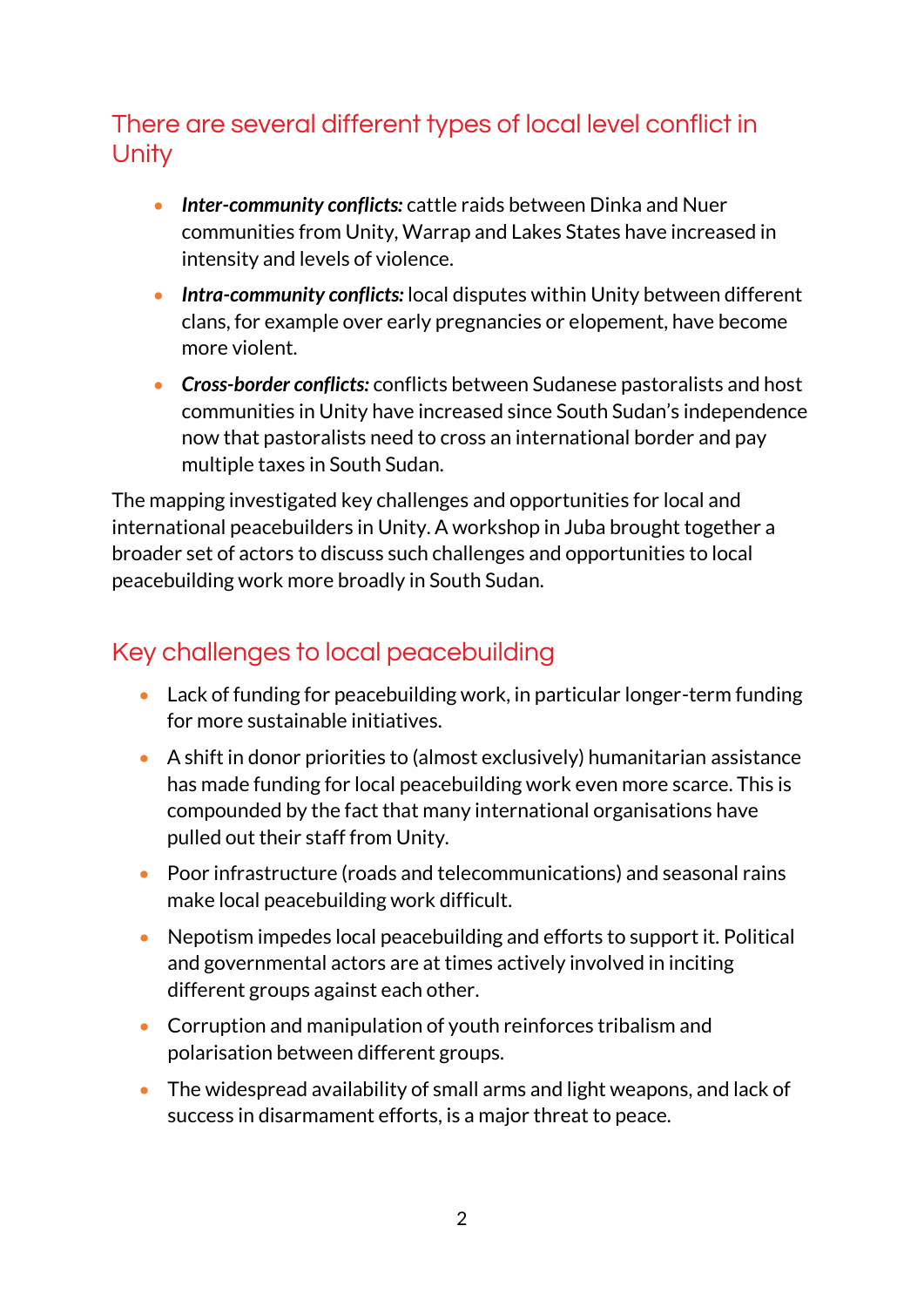Local organisations and actors are looking for support to strengthen their knowledge and capacity in peacebuilding, mediation and community engagement.

## Key opportunities for local peacebuilding

- Local organisations and actors can continue to access local communities even during times of conflict.
- Local organisations and actors can draw on local and traditional knowledge and a high degree of local legitimacy, to engage in peacebuilding.
- Local peacebuilding can include a focus on addressing conflict issues in providing alternative livelihoods for youth or natural resources where there is scarcity, and on disarmament.
- Local peacebuilding is supported by a variety of actors at the local level, including specifically established peace committees, traditional leaders, religious leaders and government actors, including law and justice.

## How can the international and national mutually reinforce each other?

Local organisations and actors look to international organisations for support in terms of funding, training and capacity development. International organisations can lobby for and access funding and international expertise to support local peacebuilders. They can also play a role in making sure local perspectives are heard and integrated into political peace processes. It is important to include local issues in political peace processes. Doing so would enhance the likelihood of political agreements being implemented.

## Conclusion

This mapping exercise shows there are a number of local organisations and actors that engage in peacebuilding. Local peace committees, traditional and religious leaders have played, and can continue to play, a role in helping resolve inter-community, intra-community and cross-border conflicts. But funding has been largely diverted to humanitarian needs. International development actors classify peacebuilding as a 'post-conflict' activity only. But this mapping has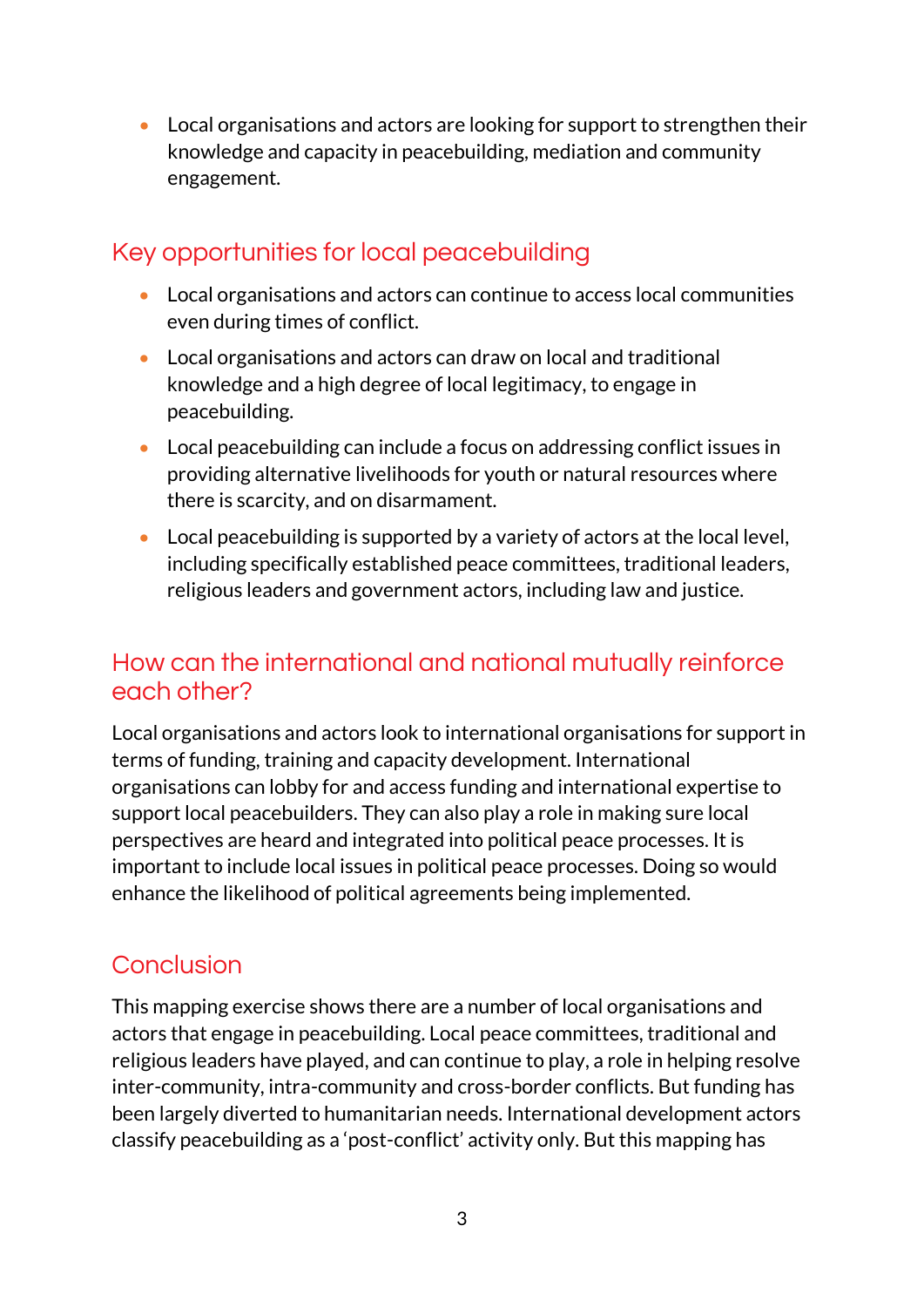shown a great need for more work at the local level, even whilst the war continues.

## Recommendations

### *Local ownership*

Sustained peace can only be achieved when local communities take ownership of local peacebuilding efforts.

#### *Long-term peacebuilding*

Local peacebuilding must take a long term approach to successfully engage in complex conflicts and rebuild community relations.

### *Disarmament*

Local peacebuilding efforts should include work on disarmament, but this needs to be well-coordinated and transparent.

### *Community dialogue and inclusion*

Local peacebuilding should include bottom-up and inclusive dialogue processes. This way, local norms and traditions can be built upon, whilst at the same time including groups that are not always included in peacebuilding, such as women and youth.

#### *Strengthening connecting factors*

Strengthening activities and relationships that build connections between different groups - like trade and markets - can reinforce peacebuilding efforts.

## *Create employment opportunities for youth*

Supporting alternative livelihood opportunities for youth can help prevent them from being drawn into violence.

## *Support local NGOs*

Local NGOs can be supported to strengthen their capacities to effectively mitigate violent local conflicts.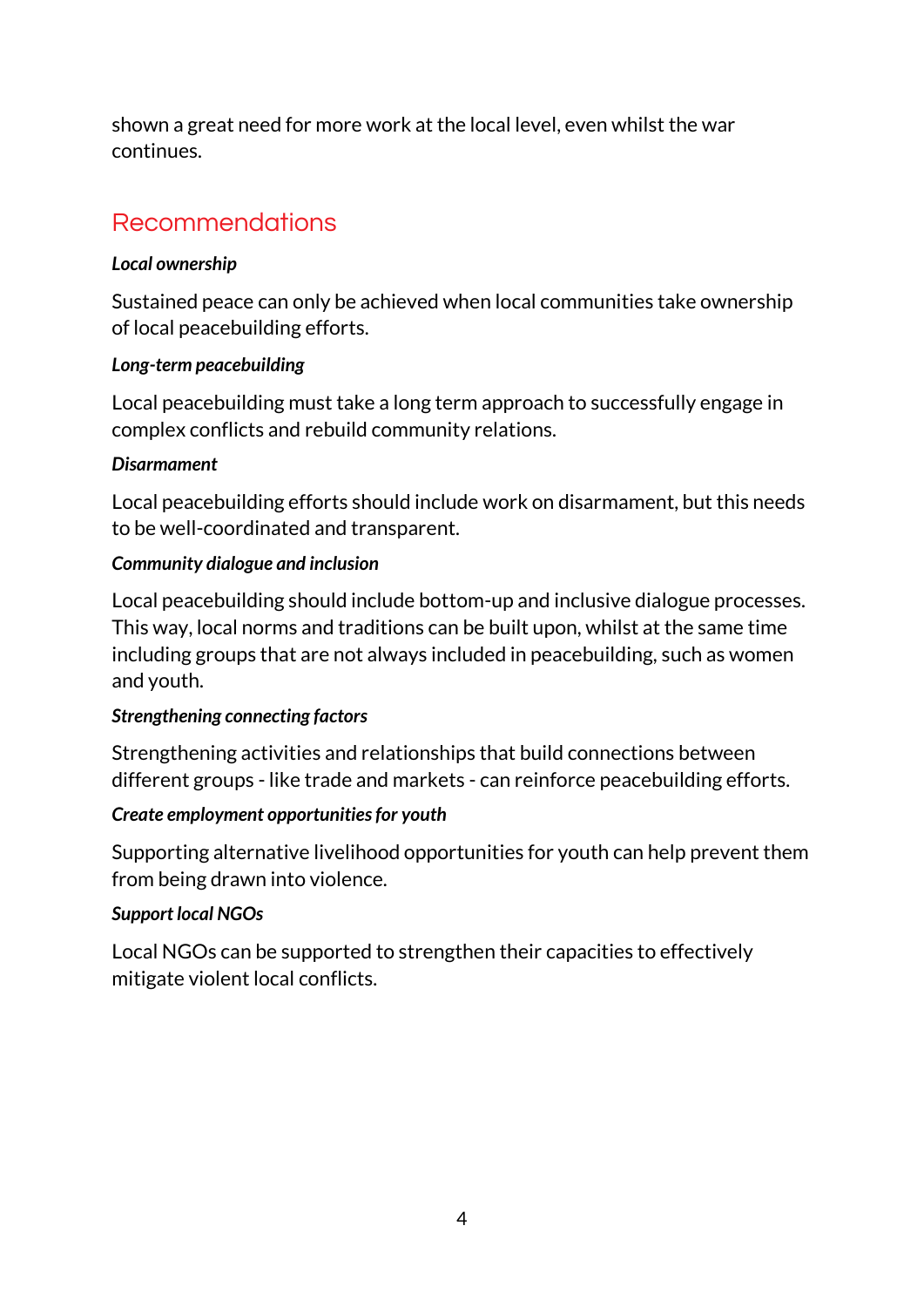## Background on conflict and peacebuilding in Unity State

On 9 July 2011, South Sudan gained independence, seceding from Sudan. The secession followed a referendum vote for independence held on January 9th 2011 as stipulated in the 2005 Comprehensive Peace Agreement (CPA). The CPA ended more than two decades of war between the north and the south of Sudan. After gaining independence, South Sudan embarked on a rocky statebuilding process characterised by a declining economic outlook and numerous internal conflicts.

South Sudan's current conflicts can be traced to its long history of conflict as the southern region of the Sudan. The first civil war in the south of Sudan began before Sudan's independence in 1956. In August 1955, sections of the military in Torit revolted in what came to be known as the Torit mutiny, setting in motion Sudan's first post-independence war (Anyanya 1) which raged on until the signing of the Addis Ababa Peace Agreement in 1972. A 10 year period of peace followed the signing of the 1972 Addis Ababa agreement, until war broke out again in 1983 in what is referred to as Sudan's second civil war (SPLA/M war). This conflict lasted for 21 years until the signing of the CPA in 2005. The CPA guaranteed a referendum on independence for Southern Sudan after an interim period of six years in which both the south and the north were to make the option of remaining a united Sudan attractive. On 9 January 2009 at the end of the six years interim period, the people of southern Sudan overwhelmingly voted for Independence, leading to the secession of Southern Sudan and the birth of the Republic of South Sudan on 9 July 2011.

As an administrative unit, Unity was created following the reorganisation of Sudan's internal boundaries in 1994. This created 10 administrative regions in the south from the previous three regions of Equatoria, Greater Upper Nile and Bahr el Ghazal. At the end of Sudan's north - south civil war in 2005 and South Sudan's independence in 2011, these 10 administrative units were maintained. However in October 2015 the South Sudan cabinet, in an extraordinary meeting chaired by President Salva Kiir Mayandit, approved the expansion of South Sudan's primary administrative divisions from 10 states to 28. South Sudan's population is estimated to be around 8.2 million people according to the Sudan national housing and population census of 2008. The population of Unity according to the 2008 census was 585,801 with 300,247 of the population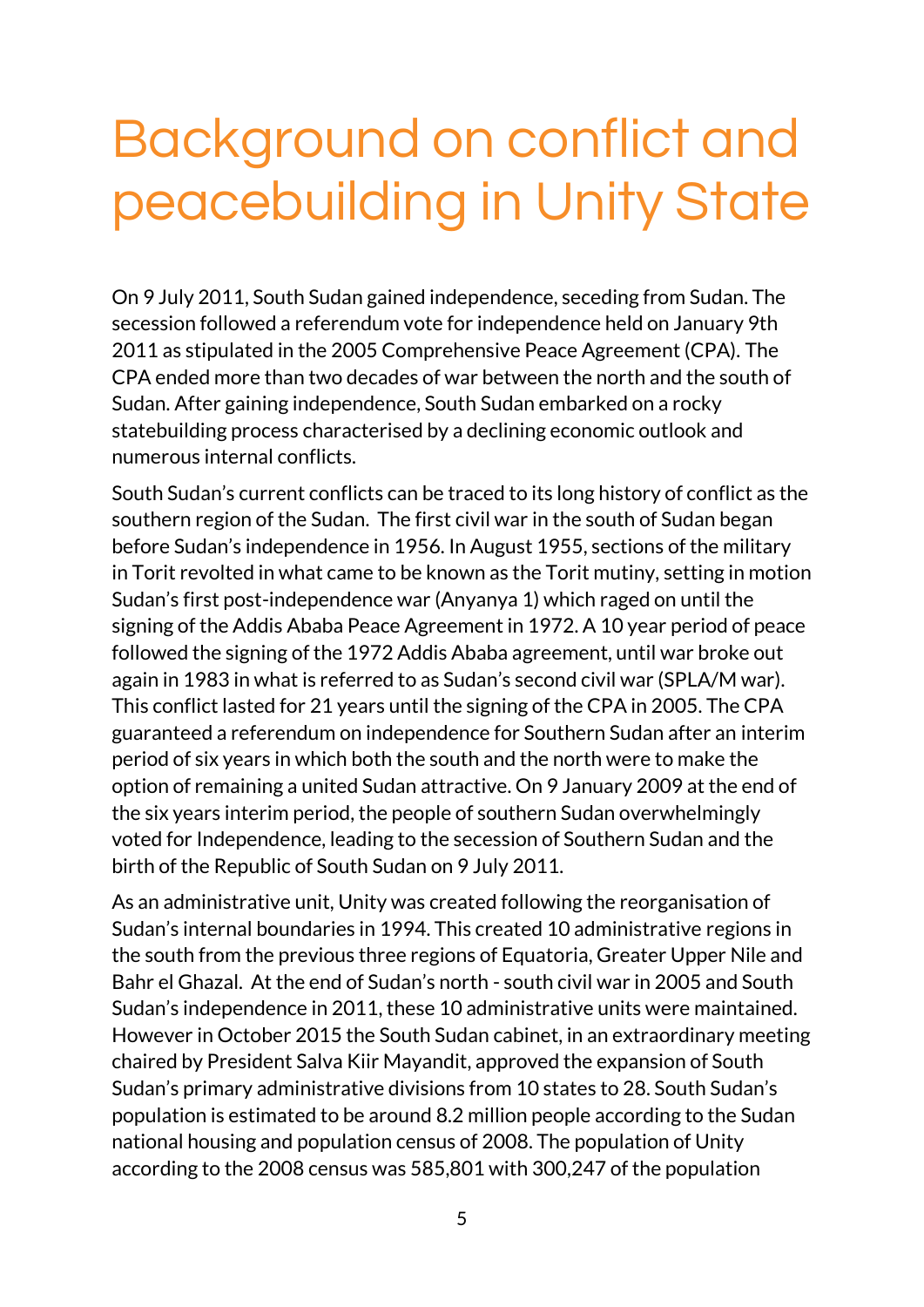being male, and 285.554 female. Unity State makes up 7.1% of the national population<sup>1</sup>.

Because of its long history of conflict, the 2008 census was the first census in which the south was fully included. It indicated high levels of socio-economic underdevelopment in the south. Underdevelopment is central to South Sudan's history of conflict both as a motivation and cause of conflicts but also as a result of conflicts.



Post-independence, South Sudan has been involved in protracted armed conflicts involving militias fighting the government, inter-communal and intertribal fighting and cattle raiding, as well as cattle based conflicts. Despite the

<u>.</u>

<sup>1</sup>[http://static1.1.sqspcdn.com/static/f/750842/11453911/1301368226337/Statistical+Year+Book+Fo](http://static1.1.sqspcdn.com/static/f/750842/11453911/1301368226337/Statistical+Year+Book+For+Southern+Sudan+2010+Final.pdf?token=cYqrK6NnhdCKLyTxZi8i5RAd5Gk%3D) [r+Southern+Sudan+2010+Final.pdf?token=cYqrK6NnhdCKLyTxZi8i5RAd5Gk%3D](http://static1.1.sqspcdn.com/static/f/750842/11453911/1301368226337/Statistical+Year+Book+For+Southern+Sudan+2010+Final.pdf?token=cYqrK6NnhdCKLyTxZi8i5RAd5Gk%3D)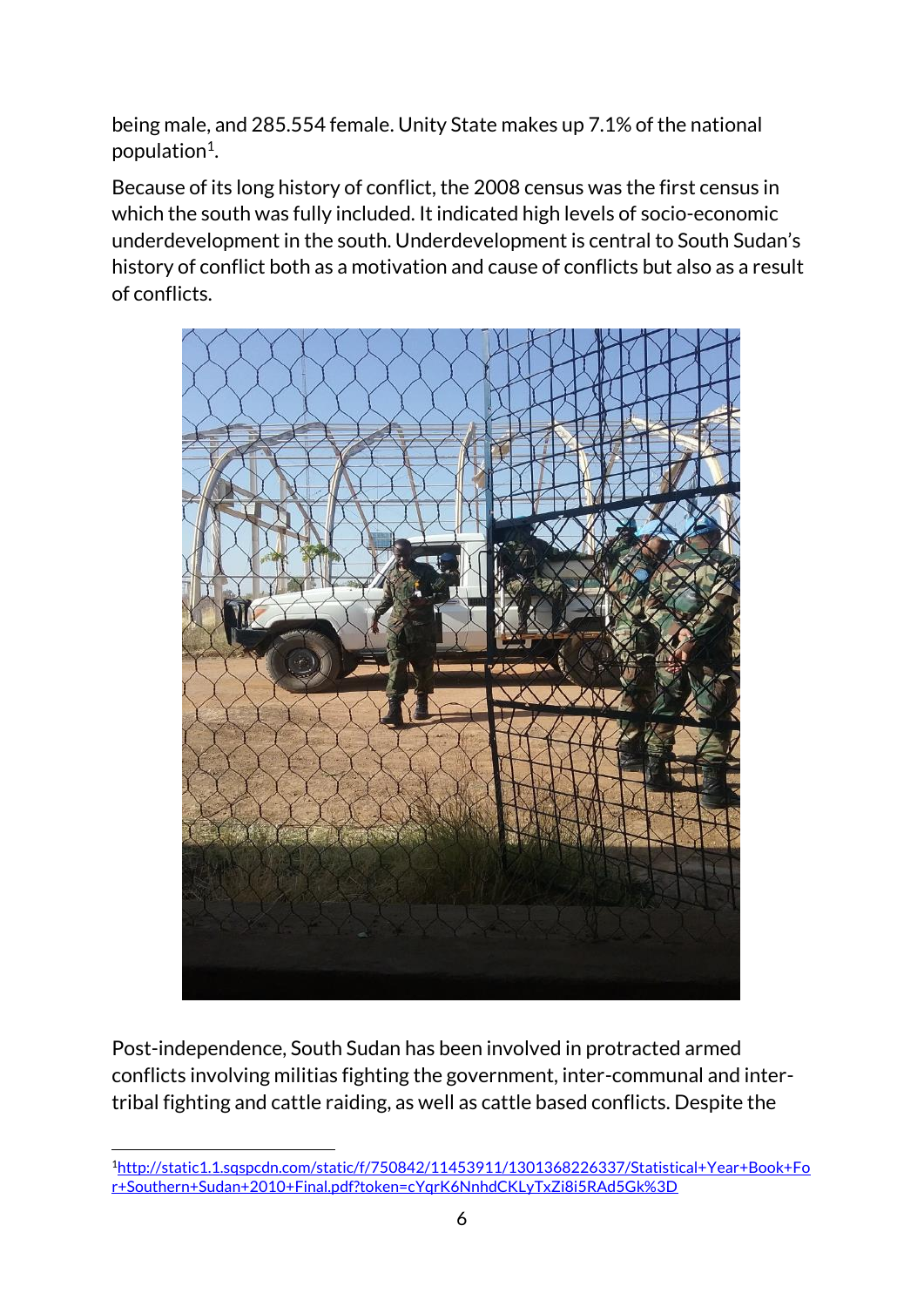high hopes embodied by South Sudanese at independence, present realities are those of squandered opportunities with socially fractured and disenfranchised communities unable to build a peaceful and cohesive society.

Within the context of Unity, confrontations between armed groups and fights amongst tribes and clans have had devastating socio-economic consequences for the communities involved. Although these communities have a long history of conflict with the research process in Unity unveiling cycles of conflicts that have been ongoing for more than four decades, there are indications that the conflicts have gotten worse especially with South Sudan's most recent civil war.

In December 2013, a political party dispute evolved into an armed conflict to become South Sudan's first post-independence civil war, perpetrating divisions not only in Unity but across South Sudan. The civil war and policies that encouraged the polarisation of communities by political players have edged even previously peaceful communities to fight against one another. South Sudan's post-December 2013 civil war entrenched political, social and economic divisions in the country that have permeated local communities.

Conflicts that for decades manifested as inter-tribal feuds have with the 2013 civil war morphed into inter-clan conflicts with ethnic undertones, drawing local communities into the national civil war. Unity has been especially affected with communities taking sides with the warring parties: the Government - Sudan People Liberation Army /Movement (SPLA/M) - and the rebels SPLA/M In Opposition (IO)<sup>2</sup>. This has worsened inter-community violence and existing cycles of violence driven by extreme poverty and cultural practices like the cattle economy and its cultural necessities like dowry and high bride price that continue to provide a basis for the reoccurrence of inter-communal violence.

Apart from the civil war, other historical conflicts like those amongst migrating pastoralists from the north in search of water, pasture and host communities along the south and north border areas also evolved with South Sudan's independence. Before independence from Sudan, Southern Sudan had been involved in two civil wars with the Sudan Government and Sudanese seasonal nomadic pastoralists who often doubled up as government militias. Although the national conflict was resolved with the 2005 CPA, violent conflicts have continued between Sudanese pastoralists and South Sudanese communities. These conflicts have been fuelled by historical mistrust and rivalries, changing political dynamics along the undemarcated border areas and competition over scarce resources like water and pasture. Yet, these communities are mutually dependent and must continue to co-exist. In Unity, Sudanese pastoralists have

<u>.</u>

<sup>&</sup>lt;sup>2</sup> Small Arms Survey - The Conflict in Unity State [\(http://www.smallarmssurveysudan.org/facts](http://www.smallarmssurveysudan.org/facts-figures/south-sudan/conflict-of-2013-14/the-conflict-in-unity.html)[figures/south-sudan/conflict-of-2013-14/the-conflict-in-unity.html\)](http://www.smallarmssurveysudan.org/facts-figures/south-sudan/conflict-of-2013-14/the-conflict-in-unity.html)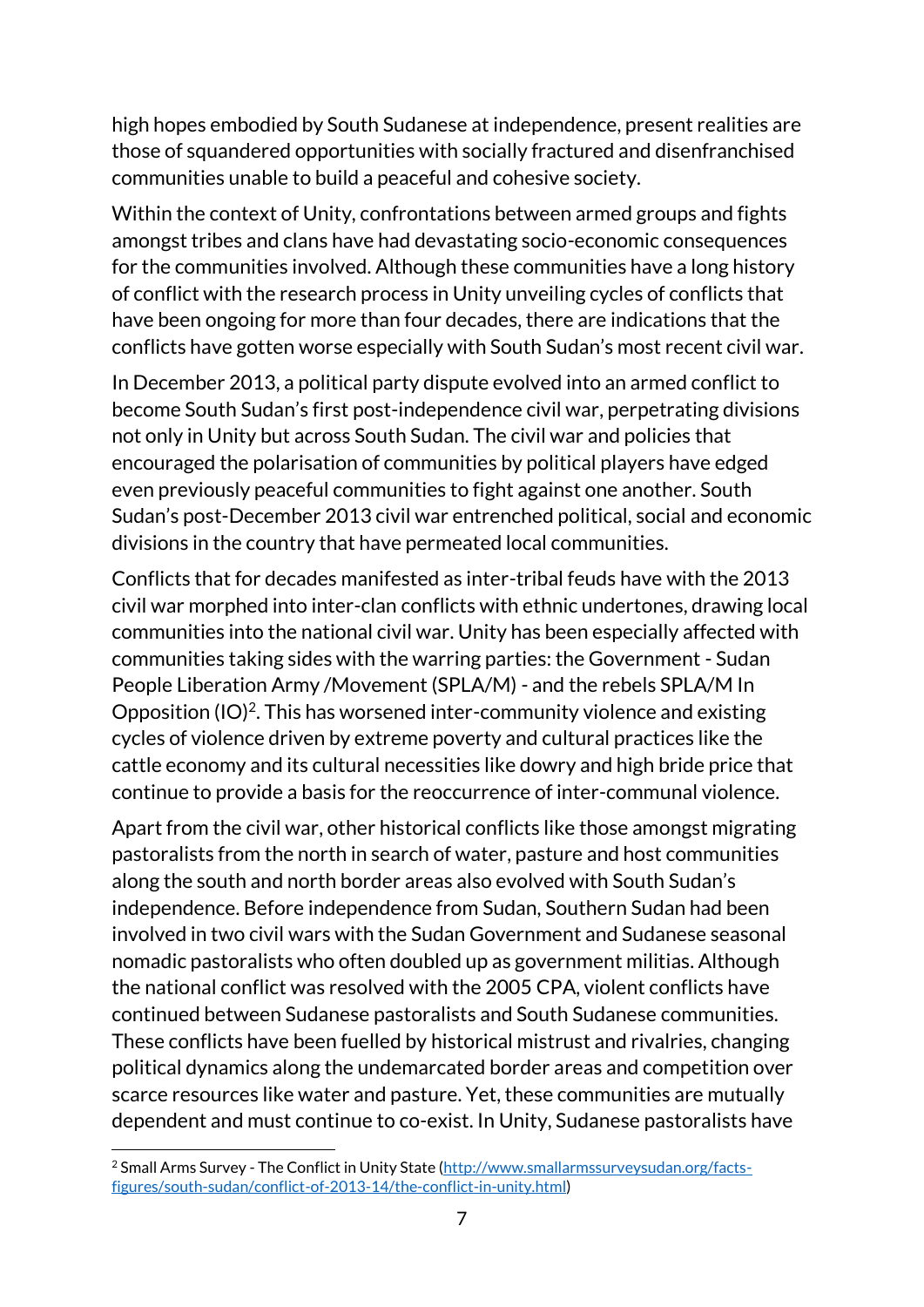followed the same migration patterns for generations; migrating South from what is now South Kordofan to Parieng, Abiemnom, Mayom, Guit and other areas in South Sudan.

Local and international actors have offered a mix of local level peacebuilding programmes to lessen conflicts emanating from this migration and other local level conflicts in Unity, since the signing of the CPA in 2005. This mapping exercise set out to map peacebuilding organisations working at the local level in Unity and their capacities, with the aim of providing insights into the opportunities and challenges for local level peacebuilding in Unity, and how these efforts can best be supported. This report summarises that exercise, the research process and the methodology adopted. It also presents key findings from the process whilst drawing conclusions and offering recommendations.

# Methodology

The purpose of the mapping was to identify competent and effective local peacebuilders in Greater Unity State, South Sudan and work with them to help understand the obstacles and opportunities for local peacebuilding. We define local 'peacebuilders' as any of the following:

- Registered NGOs or CBOs which are conducting peacebuilding activities or plan to conduct peacebuilding activities.
- Formally or informally constituted committees made up of local people who have a peacebuilding or community cohesion function (such as local peace committees). This should include dormant peace committees that could be re-established or revived.
- Religious groups (Christian, Muslim, Animist and other religious leaders) who are actively working for peace.
- Other civil society actors, including media stakeholders (radio and newspaper journalists) businesses or business associations (such as local chambers of commerce) and traditional leaders (local elders, chiefs etc.) who are active in building peace in their community.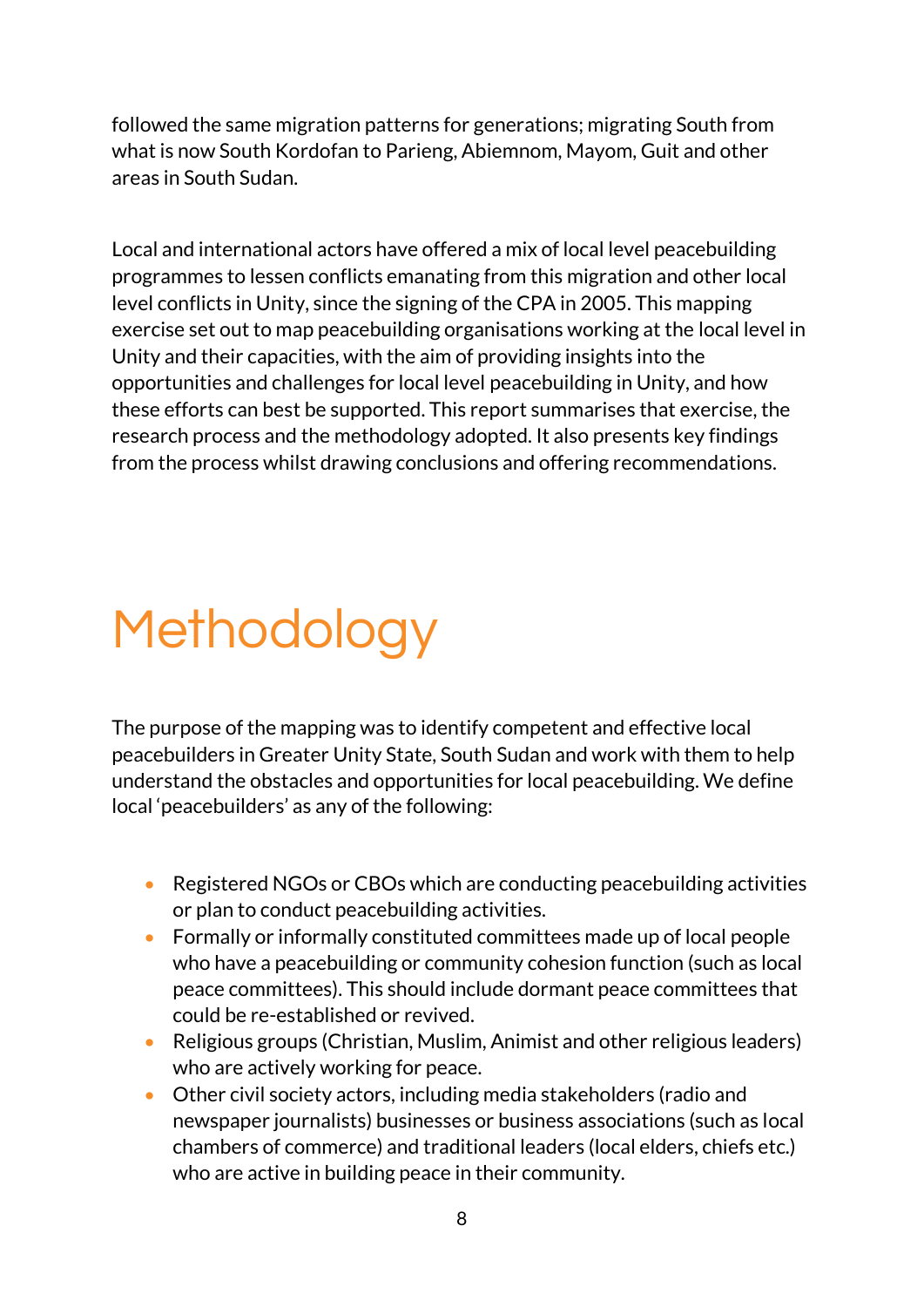The mapping was carried out in two ways. First, an initial desk review of the existing secondary information with regard to the peacebuilding work in Unity state was done. Second, in-depth interviews with peacebuilders in the communities were conducted through questionnaires. Central to this approach was the involvement of people affected by conflict at the local level. This included participatory approaches to engage conflict-affected people in identifying the criteria of what makes a 'good' peacebuilder/organisation and then identifying the local agents that meet those criteria.

The selection of respondents was based on their role in peacebuilding. After the completion of the survey work, a consultative round table meeting was organised in Juba. The Juba consultation brought together international and local peacebuilding organisations to discuss the state of peacebuilding in South Sudan more broadly and investigate the challenges and opportunities for local peacebuilding, including the role of international actors and how they could best support these initiatives. The consultation helped place the conflicts in Unity within the broader national narrative and identified linkages between the evolving national level conflict and conflicts at the local level. Annex 4 provides more details on the Juba consultations.

## Key Findings

- 47 peacebuilding organisations 37 local and 10 international were identified in Unity state.
- Nearly all local peacebuilding organisations do not have sustainable funding options.
- The post December 2013 civil war in South Sudan has affected the availability of funding for peacebuilding with an international focus and donor priorities have switched to humanitarian assistance.
- Inaccessibility of communities in Unity due to poor road and communication networks has hindered interventions in local conflicts that have developed into complex cycles of violence.
- The national civil war has had a significant impact at the local level in Unity, exaggerating local divisions and conflicts by providing local communities with more sophisticated weapons in an ongoing arms race between the Government of South Sudan and the rebels SPLM-IO.
- Over 40 different conflicts were identified in Unity.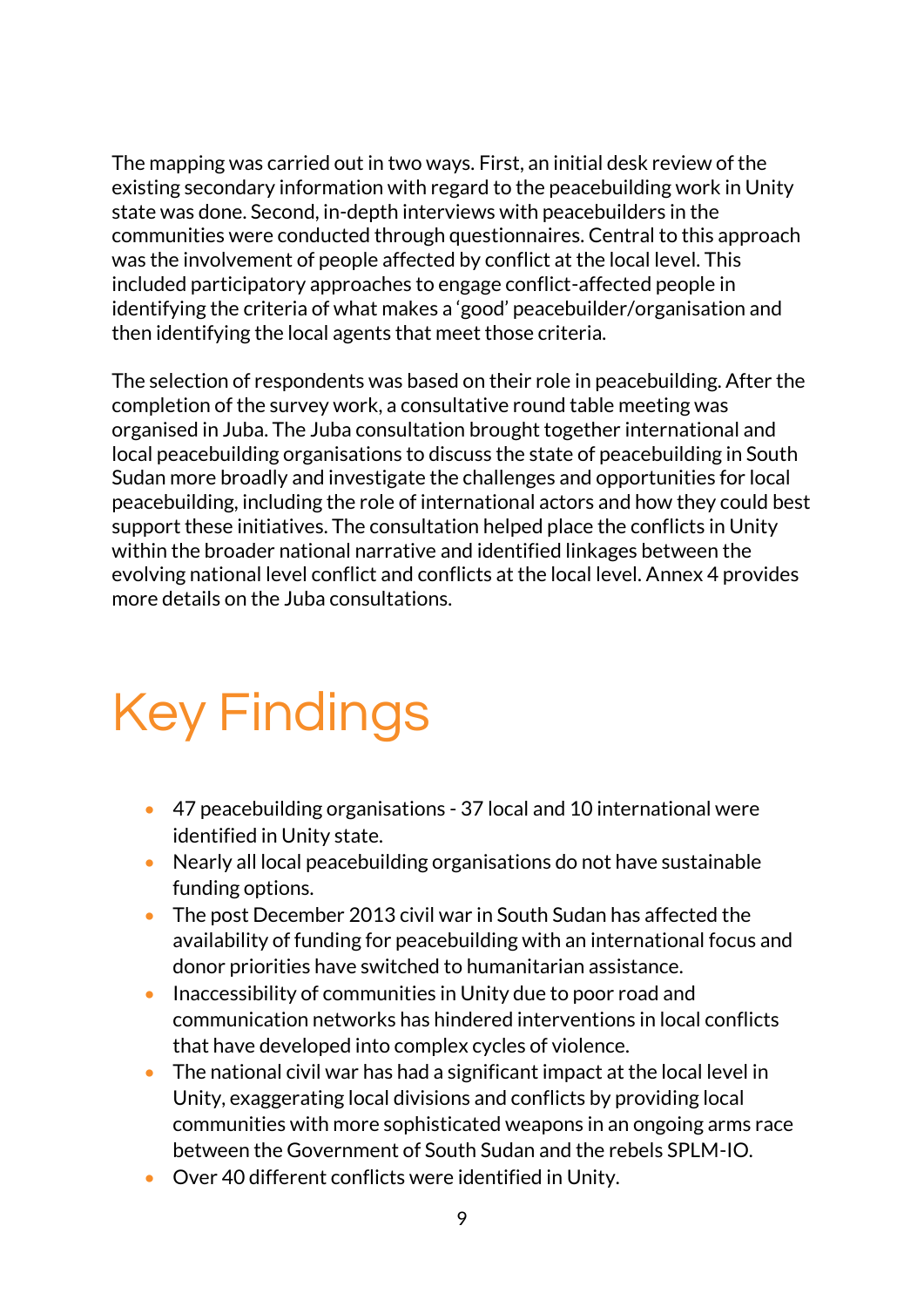- Despite peacebuilding actors and organisations interviewed indicating they implemented peacebuilding activities, only two of the over 40 different conflicts identified in the mapping process are being addressed by one international actor and three local actors, indicating disparities between peacebuilding activities implemented by peacebuilding organisations and real local peacebuilding needs.
- No international peacebuilding organisation is currently addressing cross-border conflicts involving Sudan-South Sudan pastoralists and host communities. There are local peace committees formed previously with the help of Concordis International. These committees continue to mediate conflicts between nomadic pastoralists from Sudan and host communities in South Sudan. However the committees do not have financial and other logistical resources to further expand their work.
- The presence of small arms and light weapons in the communities has contributed to sustaining cycles of violence. The ongoing civil war in the county is contributing to a remilitarisation of local communities, providing new guns and ammunitions to youth on both sides of the conflict and worsening inter-clan and inter communal fighting in Unity.
- The importance of local peacebuilders cannot be understated. The establishment of local peace committees has worked well in initiating and sustaining local level peace processes. Joint Peace Committees along South Sudan and Sudan border region which were financially and technically supported by organisations such as Concordis International have continued to work independently in the absence of funding. Supporting such peace committees could broaden their efforts.
- Traditional systems operating outside the confines of the state have been especially effective as the primary form of social control, dispute resolution and reconciliation as already weak state based mechanisms have collapsed in the post-2013 political and economic crisis<sup>3</sup>. Formal law and justice systems are constrained by many financial, technical and logistical factors, rendering them unable to support complex peacebuilding needs at the local level. The slowness of formal state structures to prevent or react to conflicts is a reflection of how fragile and difficult the task is. It means there is a compelling case for the strengthening of localised traditional justice systems as a potential area of investment for peacebuilding work.

<u>.</u>

 $3$  Although traditional justice mechanisms have become an important component in local peacebuilding efforts, their inclusion in peacebuilding processes without further consideration risks further entrenching and institutionalising existing traditional patriarchal community systems exclusionary to women and youth.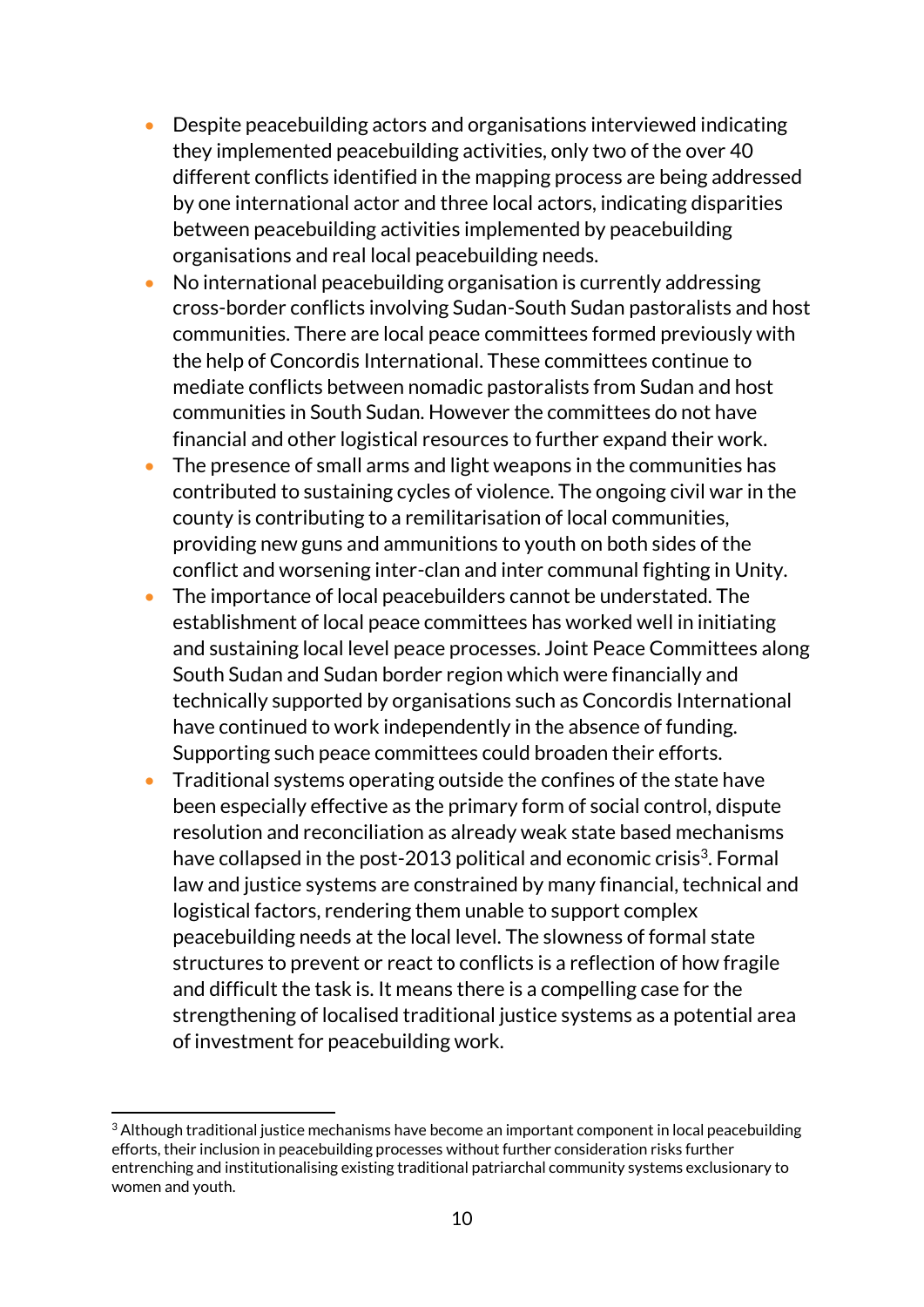## Findings: Peacebuilding organisations in 'Unity State'

A wide range of peacebuilding organisations exist in Unity State. These include community groups such as women's associations; youth networks; locally established peace committees; religious groups (most active are the Catholic Church, Malakal Diocese [Leer and Bentiu parish] and Presbyterian Church of South Sudan); international and local non-profit organisations; local government departments and traditional authorities.

### International Peacebuilding Organisations

In the mapping process 12 international peacebuilding organisations were identified as major players in peacebuilding in Unity state. Of these, 10 were interviewed directly in the mapping process in Unity. Concordis International was identified as having worked with and formed local peace committees in Guit, Parieng, Rubkona and Abiemnom but had closed down operations due to lack of funding. AECOM as the sole implementer of the American government peacebuilding programmes under the VISTAS programme have a nationwide presence including in Unity. However, the data collectors were unable to reach any local representatives of the organisation in the mapping process at the county level. The questionnaires yielded detailed information on the challenges and opportunities for peacebuilding in Unity. The Juba consultations then added further discussions on such challenges and opportunities. Both the questionnaires and Juba consultations pointed to a reduction in the number of peacebuilding organisations working in Unity due to insecurity, population displacement and a priority shift to humanitarian assistance, resulting in a lack of funding for peacebuilding.

All the international organisations interviewed identified closely related challenges and opportunities in relation to their peacebuilding support efforts. Most common were challenges relating to a change of donor focus from peacebuilding and development to humanitarian assistance in the evolving conflict context in South Sudan. Organisations described how, with the growing emergency crisis, international funding has been diverted to focus solely on the area of humanitarian assistance. Peacebuilding is seen as belonging in a different 'phase' of 'post-conflict', or not viewed as a priority in a context of humanitarian emergency. Another key challenge lies in the area of accessibility, with poor infrastructure - both in terms of roads and telecommunications - and seasonal rains making travel very difficult. Added to this was the ongoing situation of continued insecurity and fighting, conflict and the unpredictability of the security situation. This combination of problems of accessibility and funding has resulted in fewer resources and possibilities for transport, as well as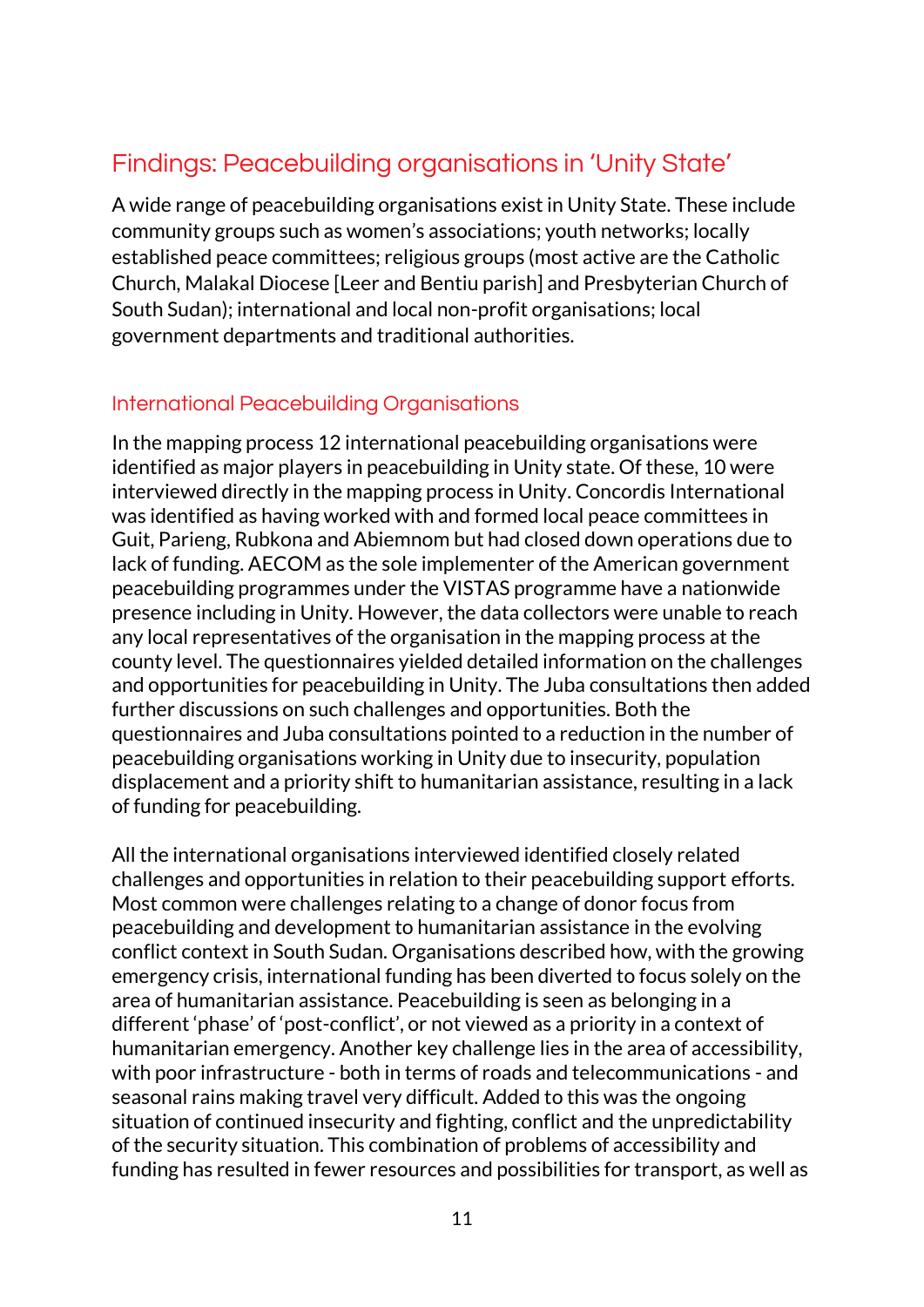limited staff to engage with communities and focus on peacebuilding. International organisations also noted a lack of willingness by government actors to facilitate peacebuilding or even basic access for humanitarian assistance. High levels of politicisation, nepotism and corruption obstruct opportunities to work on peacebuilding. At times, political and government actors are actively engaged in inciting communities against each other. Organisations questioned whether the national level peace efforts and agreements - as most recently expressed in the August 2015 agreement - were inclusive enough of local points of view, and able to 'reach' the local level. They also pointed to the strengthening of this connection between the local and national as an opportunity to build more effective peacebuilding efforts.

Other opportunities identified included the fact that communities are asking for longer-term development and peacebuilding assistance, in addition to immediate emergency relief. Supporting communities with local peacebuilding efforts was seen as an opportunity. Existing strengths of international organisations lie in the availability of staff, resources and expertise. International organisations can help train and build capacity in communities and local organisations on peacebuilding and conflict resolution. They have the resources to organise conferences, meetings, transport and training, and can be a link to connect government officials - including those beyond the state level to local level peacebuilding efforts.

The table below presents a summary SWOT analysis, while more detail can also be found in annexes 4 and 5.

| <b>STRENGTHS:</b>                                                                                                             | <b>WEAKNESSES:</b>                                                      |
|-------------------------------------------------------------------------------------------------------------------------------|-------------------------------------------------------------------------|
| Office space, experienced staff,<br>vehicles, ICT equipment and financial<br>capacity for the implementation of<br>programmes | Limited communication and transport<br>facilities                       |
| Teamwork, community mobilisation                                                                                              | Insufficient resources for                                              |
| capacity and building relationships<br>with other stakeholders                                                                | development of staff capacity and<br>facilitation of transport          |
| Capacity and resources for<br>mobilisation and facilitation of<br>training and conferences                                    | Lack of transport facilities for the<br>implementation<br>of programmes |

## International Actors: SWOT analysis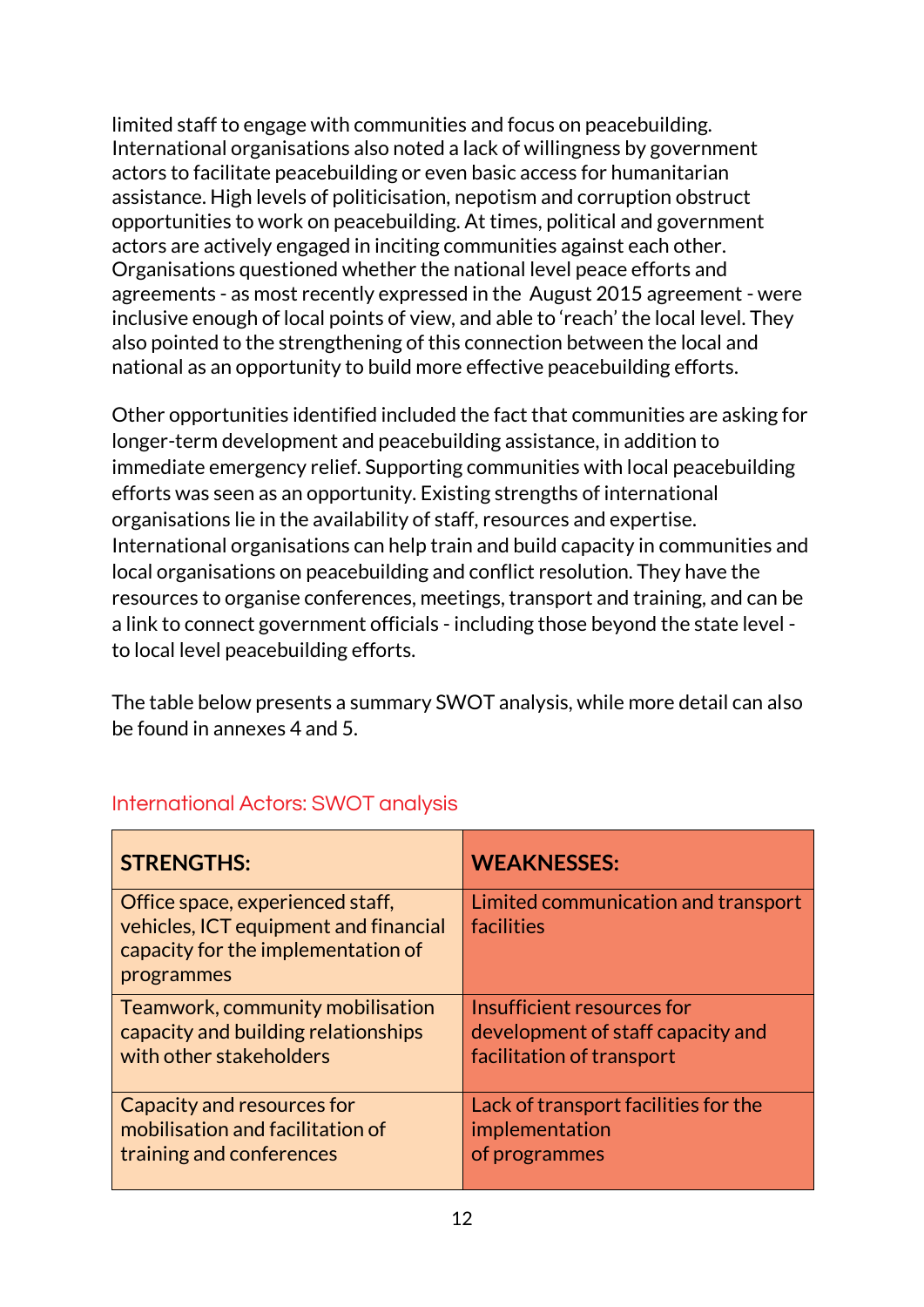| Actively engage senior government<br>officials to work for peace and<br>reconciliation in South Sudan                                         | Fewer staff for programmes due to<br>lack of funding                                               |
|-----------------------------------------------------------------------------------------------------------------------------------------------|----------------------------------------------------------------------------------------------------|
| <b>OPPORTUNITY:</b>                                                                                                                           | <b>THREATS:</b>                                                                                    |
| <b>Support to Communities</b>                                                                                                                 | Politicians incite communities against<br>one another                                              |
| <b>Training of South Sudanese politicians</b><br>to denounce violence                                                                         | Insecurity due to ongoing civil war<br>obstructs delivery of humanitarian<br>services and products |
| There are humanitarian gaps which<br>require intervention                                                                                     | Lack of political will to support<br>peacebuilding and Peace                                       |
| Available funding sources                                                                                                                     | Government hindering humanitarian<br>access                                                        |
| Cooperation with local authorities                                                                                                            | <b>Collapse of August 2015 peace</b><br>agreement (ARCISS) and renewed<br>fighting                 |
| <b>Full implementation of the Peace</b><br>Agreement and the better integration<br>of local level and national level<br>peacebuilding efforts | Poor infrastructure and road network<br>create limited accessibility                               |
| Communities are receptive and<br>supportive of development work                                                                               | Prioritisation of emergency, lack of<br>funding for peacebuilding                                  |

#### Local Peacebuilding Organisations

The mapping process identifies 47 actors in peacebuilding in Unity state. These included formal and informal actors such as local non-governmental organisations, community based organisations, local government, traditional authorities, women and youth groups and trader organisations. The questionnaires yielded detailed information on the challenges and opportunities for peacebuilding in Unity. The Juba consultations then added further discussions on such challenges and opportunities, also adding a national perspective of local and national level peace processes.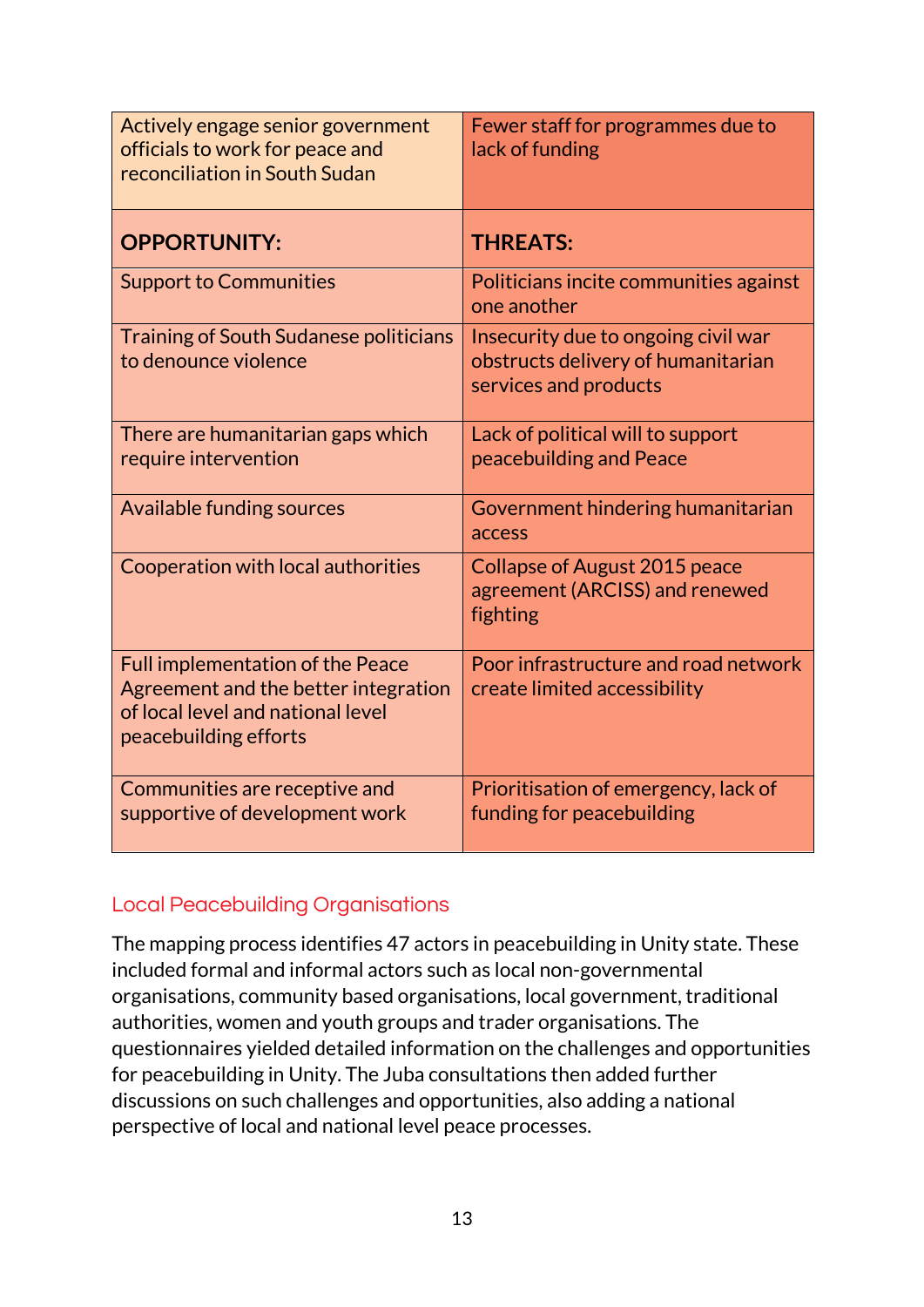Some of the challenges identified by local organisations reflected the same difficulties as those pointed to by INGOs. The redirection of funding away from any kind of developmental activities towards an almost exclusive focus on humanitarian assistance is having an effect on local organisations as well, with few funds available for work on peacebuilding, and fewer INGOs with international expertise in this area able to continue supporting them. Other challenges related to accessibility are similar. For local organisations a lack of communications and transport translates into problems of "walking long distances" to reach communities.

But local organisations also identified a series of challenges unique to them. The need to learn more, build capacity and strengthen the ability of local actors to engage in peacebuilding, mediation and conflict resolution was a recurrent theme. A lack of skilled personnel and limited opportunities for training to increase their skills and engagement in peacebuilding was identified as a core weakness.

In terms of threats, local organisations are well aware of the key constraints to successful local peacebuilding efforts. Nepotism and corruption at various levels - including at times local community leaders – reinforce, and are reinforced by, tribalism and polarisation between the different parties to the war. The wide spread of weapons is also a major challenge, in particular where it concerns cattle rustling involving youth.

But for local organisations, insecurity and ongoing conflict are less of a challenge in terms of accessibility. In fact, their ability to continue to reach communities, even when they are displaced or in Protection of Civilians (POC) sites, is one of their major strengths. They have the access, local connections and local knowledge that enables them to engage in local level peacebuilding. They are trusted by local communities and knowledgeable about traditional peacebuilding methods, including relevant local actors and customary processes. This gives local organisations a high degree of legitimacy when it comes to engaging in peacebuilding.

Local actors and organisations listed a number of opportunities for specific engagement. These included a focus on youth, for example providing life skills and more mobile schools to help decrease cattle rustling and engage in locallyled disarmament efforts. With additional resources and training, local organisations feel they can expand peace campaigns, help build better relationships between people and engage government at the local level.

The strengthening of courts, or the establishment of courts or peace committees in specific border locations can help to reinforce and re-establish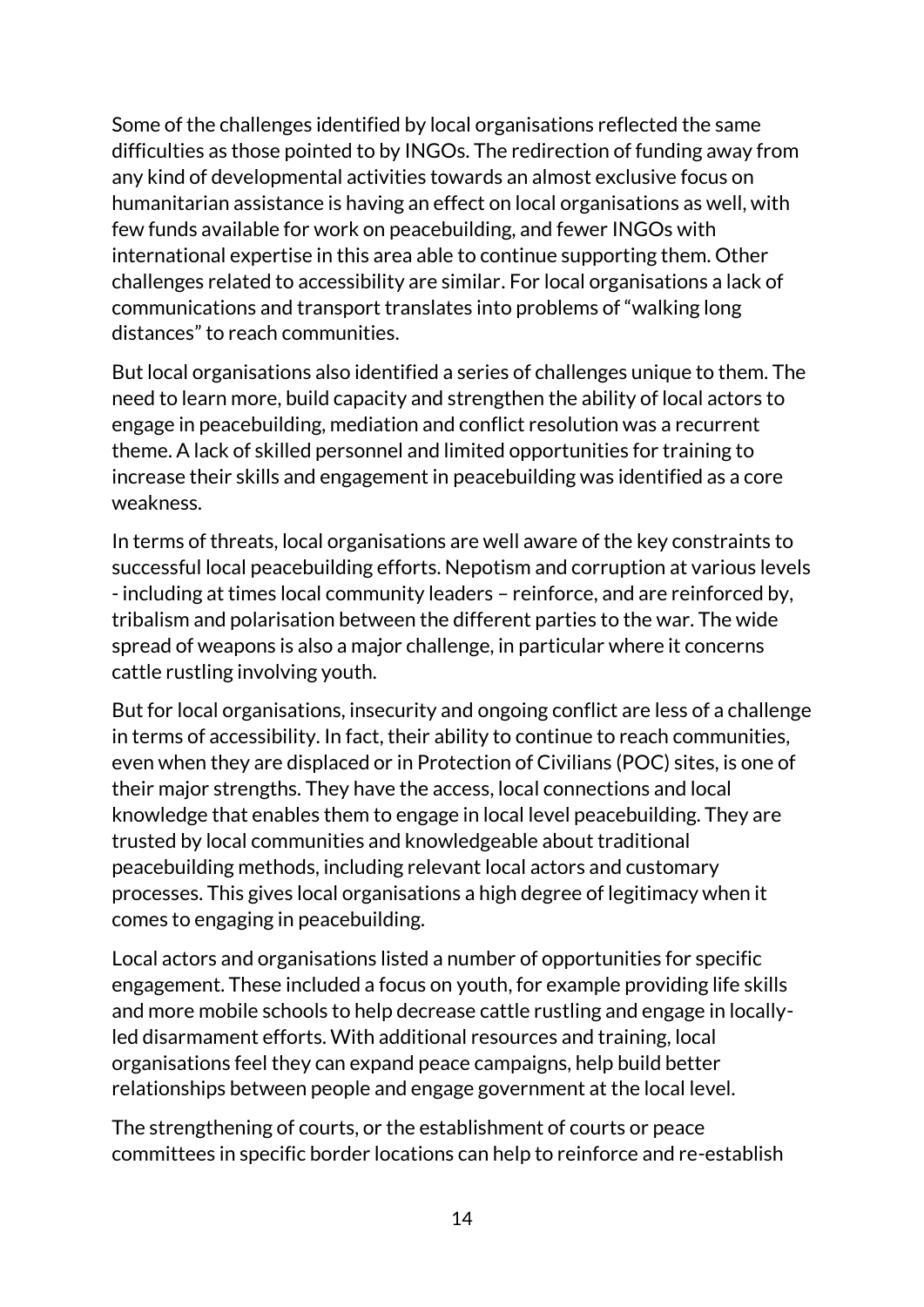past or existing agreements between nomadic pastoralists and host communities.

Addressing conflict issues, such as water scarcity or other livelihood issues, is an important part of local peacebuilding work. Traditional leaders, religious leaders, government actors and the justice system all have roles to play. As with the international organisations, local organisations also see their work as part of the bigger picture, in that it is needed to help implement higher level political peace agreements.

More details can be found in the SWOT table below and in annexes 4 and 5.

| <b>STRENGTHS</b>                                                                                      | <b>WEAKNESSES</b>                                                                                                               |
|-------------------------------------------------------------------------------------------------------|---------------------------------------------------------------------------------------------------------------------------------|
| Local knowledge and experience<br>in mediating intra/inter-community<br>conflicts                     | Lack of skilled personnel and limited<br>training opportunities in<br>implementation of peacebuilding<br>programmes             |
| Trusted by the communities and<br>legitimacy in conflict intervention                                 | Lack of transport and communication<br>facilities                                                                               |
| Ability to operate without restrictions<br>as local organisations, not subject to<br>evacuations      | Lack of capacity and financial<br>resources                                                                                     |
| Knowledge of traditional justice<br>mechanism which is a vital<br>component of settlement of disputes | Operational difficulties in paying staff<br>and volunteers                                                                      |
| Capacity to implement peacebuilding<br>programmes                                                     | Staff capacity shortcomings in conflict<br>sensitivity in peacebuilding,<br>impartiality, mediation and<br>community engagement |
| <b>Experienced and committed team</b><br>with available volunteers                                    | Limited understanding of inter-<br>community conflicts                                                                          |
| Fully functional offices in Juba and<br>locally in the counties and payams                            | Inaccessibility of communities due to<br>poor roads                                                                             |

### Local Peacebuilding Organisations SWOT analysis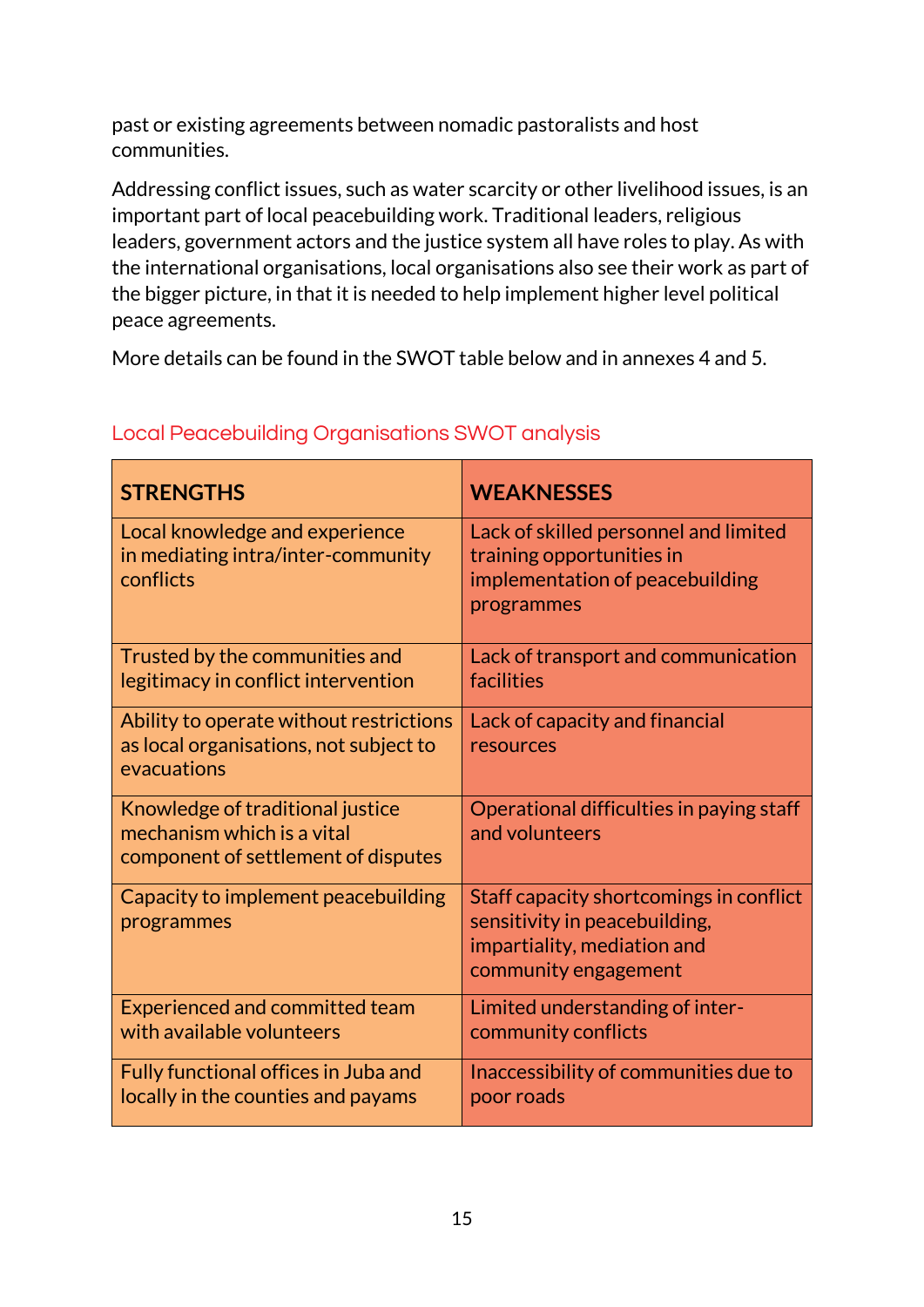| Ability to reach local communities,<br>even when displaced or in the POC<br>sites                                                                |                                                                                                                                                      |
|--------------------------------------------------------------------------------------------------------------------------------------------------|------------------------------------------------------------------------------------------------------------------------------------------------------|
| <b>OPPORTUNITIES</b>                                                                                                                             | <b>THREATS</b>                                                                                                                                       |
| Sustain existing agreements signed<br>between nomadic pastoralists and<br>host communities                                                       | Obstruction of free movement of<br>people by the government, lack of<br>political will from the parties to stop<br>war                               |
| <b>Implementation of the Peace</b><br>Agreement                                                                                                  | No donor support, change of<br>priorities from peacebuilding/<br>development to emergency, lack of<br>funding to address conflicts at local<br>level |
| Encourage youth to abandon cattle<br>raiding, and establishment of joint<br>courts at counties and border areas to<br>handle resulting conflicts | Inaccessibility: poor road network<br>and rainy season hinder monitoring of<br>service delivery, no mobile network                                   |
| Support from international<br>community and funding from<br>international organisations                                                          | Change in governance system<br>(creation of more states and counties)                                                                                |
| Disarmament of youth with firearms<br>and provide alternative activities like<br>youth centres for peacebuilding<br>activities                   | Political instability due to rampant<br>corruption, poor governance,<br>tribalism, nepotism, poor<br>management of resources                         |
| Expand community outreach and<br>involve them in campaigns to stop<br>violence                                                                   | Ongoing civil war, firearms in the<br>hands of civilians                                                                                             |
| Construction of peace centres and<br>police posts to support peacebuilding<br>and crime prevention                                               | Lack of International peacebuilders to<br>support peacebuilding activities by<br>informal peace actors                                               |
| Expand number of staff and<br>volunteers involved in peacebuilding                                                                               | Lack of functional judicial system in<br>the county                                                                                                  |
|                                                                                                                                                  | Support from international<br>community and funding from<br>international organisations                                                              |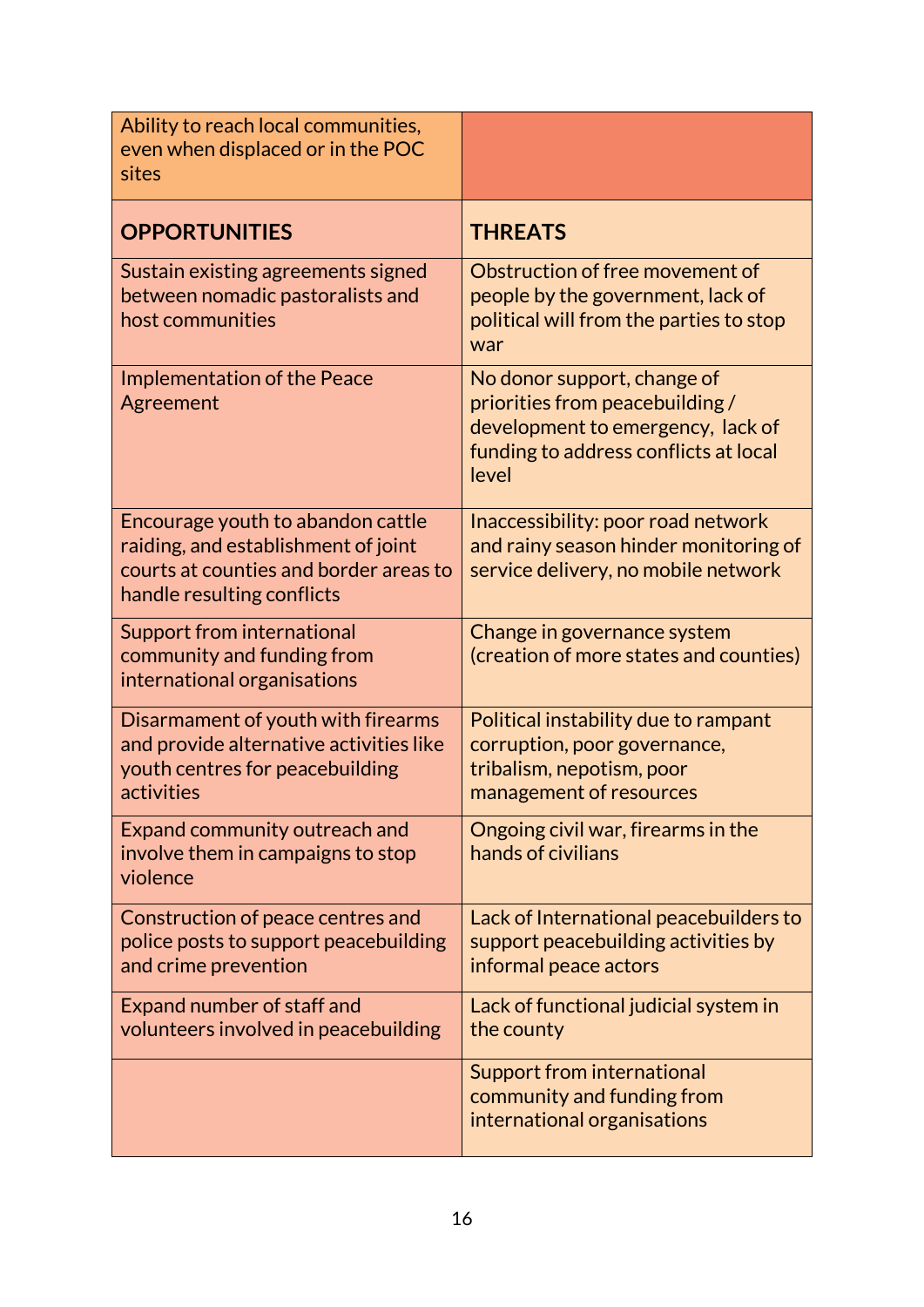## Findings: Types of conflict in Unity

The mapping also assessed causes, actors and the status of local level conflicts in Unity. We found that several violent conflicts in Unity exist and continue to have devastating effects on the communities. These conflicts involve families, clans, tribes and cross-border dynamics. We have categorised them into three categories: between communities from Unity and communities from different states of South Sudan (inter-community conflicts); between different clans or sections within Unity (intra-community conflicts); and cross-border conflicts. We have presented a brief narrative about each of these categories of local level conflict below.

### Inter-community conflicts between communities in Unity State, Warrap and Lakes States

This conflict category has been ongoing for many years and can be dated back to the 1900s. It occurs along the swamps (toch) in Wunlit triangle which is a convergence of grazing corridors between Unity, Warrap and Lakes States. There are two major ethnic groups involved in this conflict; Dinka of Warrap and Lakes States; and Nuer of Unity State. Nuer and Dinka have a common history and follow similar norms, celebrations and community practices due to a shared ancestry and various aspects of their similar agro-pastoralist ways of life. The two groups have for generations lived side by side as neighbours and shared common grazing grounds and water points, and have even inter-married.

For many Nilotic people cattle is everything. It provides food, pays dowry and compensation, is slaughtered as offerings to gods and used for the performance of rituals for forgiveness and reconciliation. While cattle are an important source of wealth among the many Nilotic people, they have unfortunately been a source of deadly violence as well. The practice of cattle raiding has evolved from traditional methods of raiding using primitive weapons, usually done under camouflage and in ways that do not harm people, to more sophisticated cattle raiding which involves the use of firearms, massive killing of people and the burning of homes. Even the frequency of raids has increased exponentially. Factors fuelling this escalation of the violence in cattle raiding include high bride prices, poverty and proliferations of firearms.

There have been some well-known peacebuilding initiatives such as the 'people to people' peace process which is sometimes referred to as the 'Wunlit peace covenant'. This was facilitated in 1998 by Sudan Council of Churches (SCC) in Wunlit, a small rural village in Warrap State, to mitigate or resolve conflicts in Wunlit triangle. In recent years AECOM has been receiving funding from USAID to build capacity of traditional authority in Panyjiar, Rumbek and Mayom so as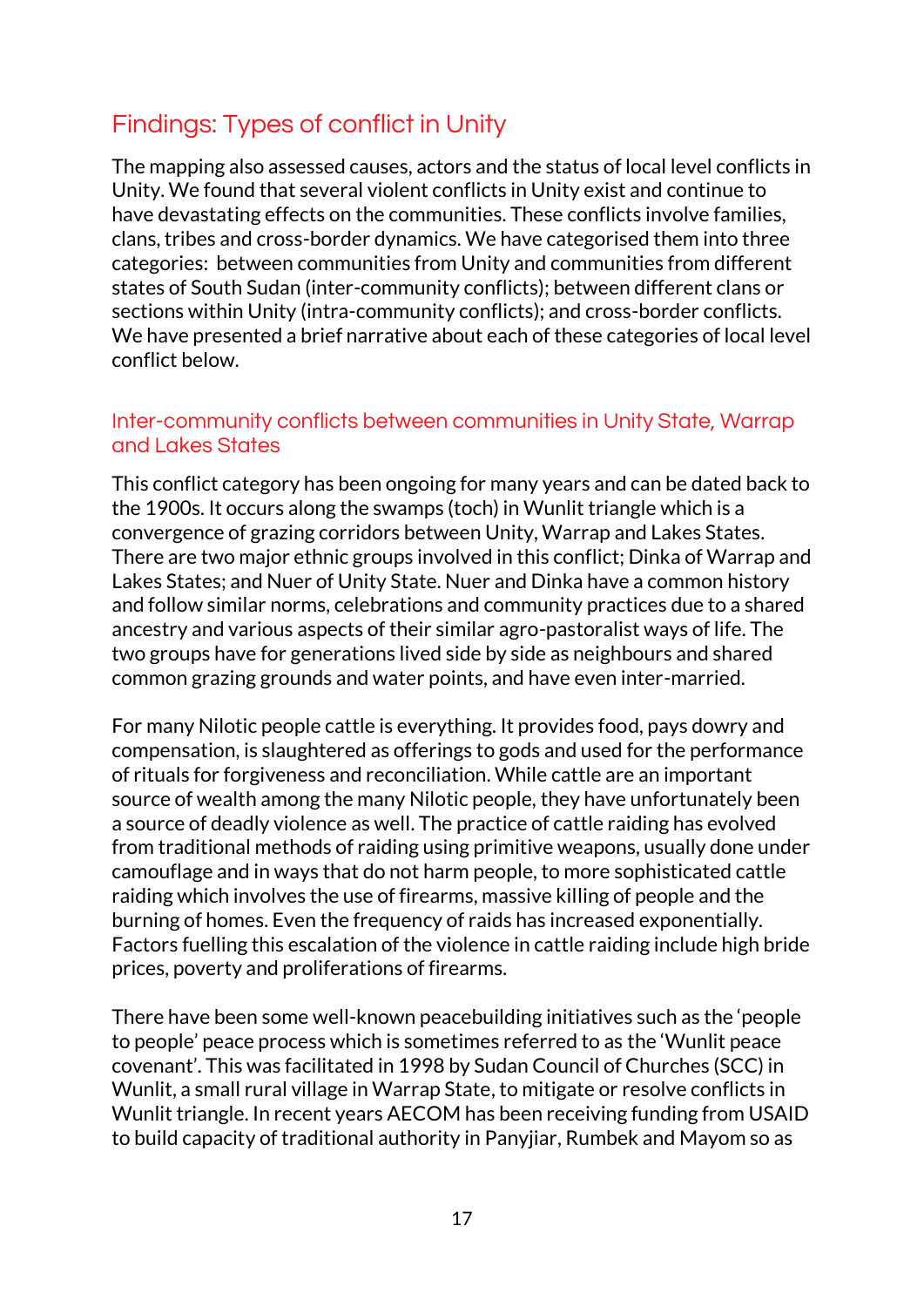to enable the traditional authority to address conflicts in Wunlit area. However, instances of cattle raiding have continued to occur.

## Intra-community conflicts between different sections and clans in Unity **State**

Conflict between clans in Unity are not new. What is new is how it has developed to a more dangerous level. In the past, up to five years ago, girl elopement or early girl-child pregnancy used to be a common trigger for fighting between youth, but elders could intervene and resolve the dispute using existing traditional conflict management mechanisms. In those days, fighting involved non-lethal weapons such as sticks or the occasionally limited use of less-lethal weapons like spears.

Nowadays, fighting between clans seems to have taken a dramatic turn. It has now evolved to include cattle raiding, the raping of women and abduction of children. It has also involved the use of heavy modern weapons against clans. Arguably, the fighting in Unity has been encouraged by the national government which perceives the region as a rebel SPLA- IO stronghold due to its ethnic composition. That the government has used undue tactics in Unity to create fear among the civil population perceived to be sympathising with the SPLAM-IO is documented in numerous reports<sup>4</sup>, including UN accounts.

In South Sudan's ongoing civil war, age old clan conflicts have been drawn into the national conflict. For example, in April 2015, youth from Mayom County (which is a Government controlled territory) with backing from the Government of South Sudan were armed with modern weapons and tanks to fight alongside the army. They were ordered to march to Rubkona, Guit, Koch, Mayiendit and Leer, all SPLM-IO territories. Combined forces of armed youth and army successfully dislodged the SPLM-IO with reports of forced killings, raping, looting and burning down villages to the ground<sup>5</sup>.

Yet, local populations in the affected counties viewed the destruction of their properties and displacement of their populations not as part of the national civil war conducted by the government's fighting against SPLM-IO but as inter-clan fighting perpetrated by people of Mayom. Subsequently, youth from Rubkona attempted to launch revenge attacks against Mayom but were repulsed by the Government. There is now a collective bitterness shared by the affected populations, creating the risk of a revenge attack in the future.

<u>.</u>

<sup>4</sup><https://www.hrw.org/news/2015/07/21/south-sudan-widespread-atrocities-government-offensive> <sup>5</sup>Flash Human Rights Report on the Escalation of Fighting in Greater Upper Nile. (UNMISS, April/May 2015)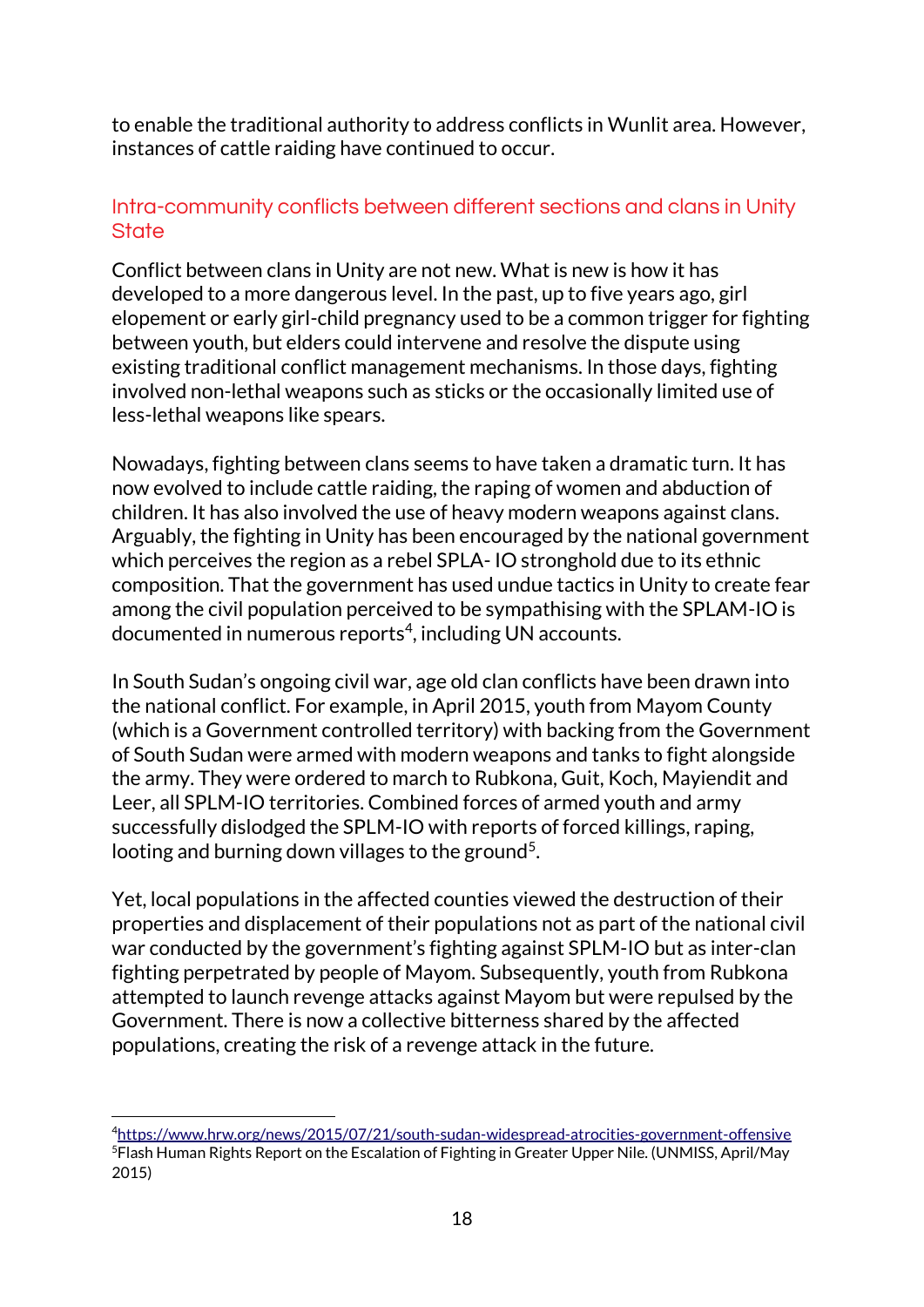These types of incidents have recurred throughout Unity. In April 2015 Koch youth joined the government which again armed them with modern weapons in an offensive that attacked Mayiendit and Leer. As a result, more cattle were raided, women raped and children abducted. This has now developed into bitter inter-clan fights between the three communities<sup>6</sup>.

In the current climate intra-community violence has become more complex, to the extent that it has involved both state and non-state actors. This also indicates that the conflict cycles now require rigorous and longer-term peacebuilding approaches. Although every peacebuilder interviewed did indicate that they intended to address some aspects of the intra-community conflicts, only a few of them had the capacity or funding to address them fully. The rest have taken on work in areas where funding opportunities remain open, in particular projects that fit with humanitarian assistance, including projects on gender-based violence, livelihoods, water, hygiene, nutrition and sanitation.

## Cross-border conflicts

Cross-border conflict between Sudan and South Sudan is both resource-based and political. South Sudan shares one of its longest borders with Sudan stretching to approximately 2,000 km. The area holds many natural resources such as water and pastures, minerals and oil. Conflict at the political level negatively impacts on the development of the border regions and peaceful community relations. Parts of the border remain undemarcated and disputed. Mineral rich areas like Kafi-Kenji enclave, Mengenis, Heglij and Mile 14 are some of the bitterly contested areas. The two states fought a bitter war over Heglij in April 2012. As a result, Sudan closed its border with South Sudan while at the same time South Sudan ceased oil flows through Sudan.

Concerted efforts by the African Union High Level Implementation panel (AUHIP) led to the signing of a cooperation agreement (with 9 sub-agreements) by both countries in Addis Ababa in September 2012. These agreements include: reopening of the border for trade; reopening of oil flows; freedom of movement, residency, owning or disposing properties for citizen of both States; demilitarisation of the border and support of economic development for each state. So far, oil is flowing through Sudan but none of the remaining eight agreements have been implemented. A lack of political will combined with accusations of harbouring or supporting rebel groups by both governments remain stumbling blocks for a peaceful implementation of the 8 remaining agreements.

<sup>&</sup>lt;u>.</u> 6The State of Human Rights in the Protracted Conflict in South Sudan (UNMISS, December 2015)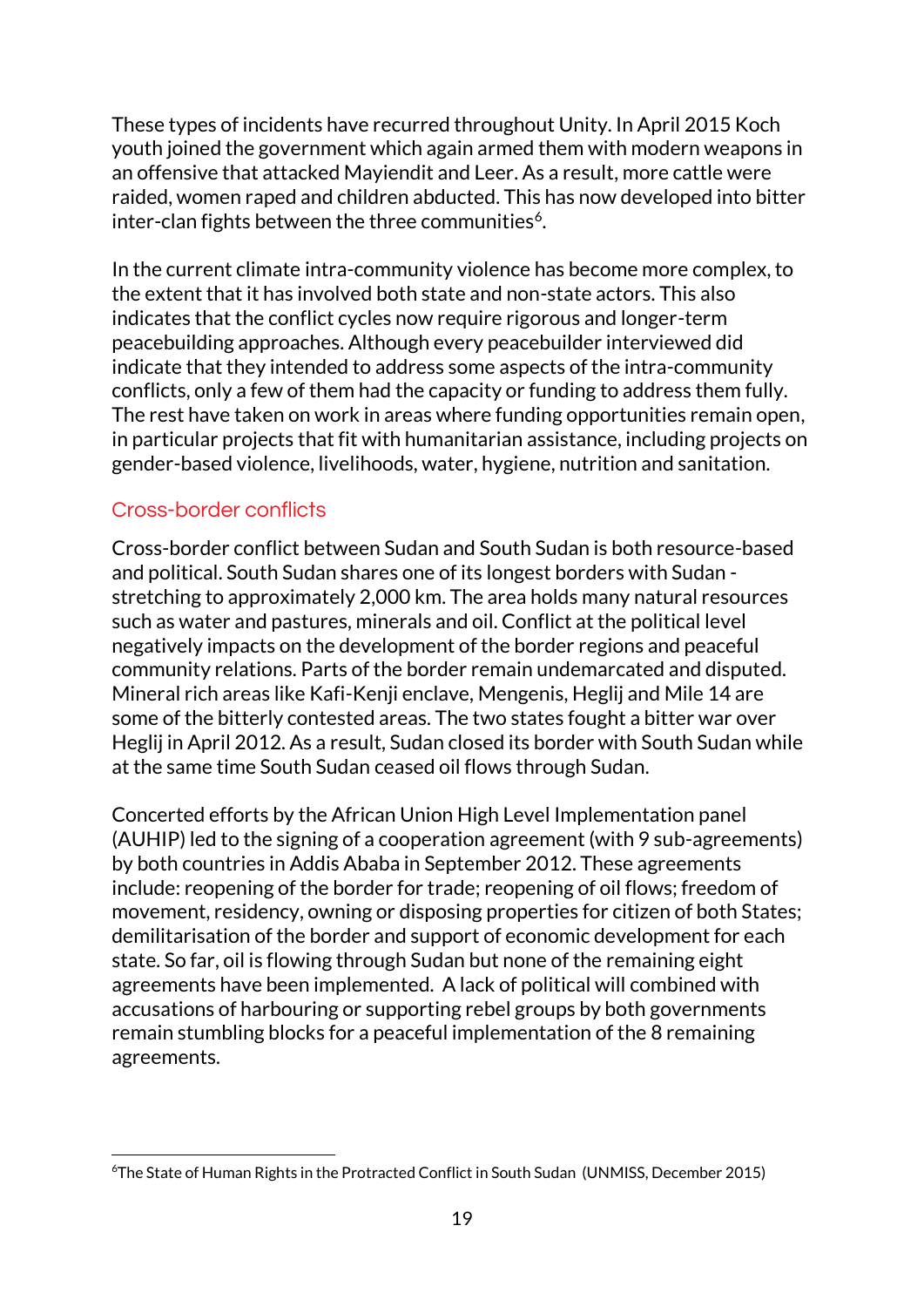On the other hand, the migration of Sudanese nomadic pastoralists into South Sudan plays an important role in the relationship between the two countries. Traditionally, Sudanese pastoralists move south to what are now counties of South Sudan, in search for better pastures for their animals. The seasonal migration ensures the survival of approximately 12 million animals which include cattle, sheep and camels crossing the border to South Sudan. About 8 million of these cross to Upper Nile States, 2 million to Unity and 2 million to Northern Bahr el Gazal and Western Bahr el Gazal States<sup>7</sup>. On average, migration begins in December and ends in July, but it could start as early as October and end as early as May or as late as August depending on changes in climatic conditions. These nomads stay longer in South Sudan than Sudan, usually 8 months of each year.



*Traders in South Sudan*

There are pros and cons with regard to this massive seasonal migration. It is argued that around half of South Sudan's population lives along the border with Sudan $8$ . This is a long way from the capital of Juba which is closer to the borders of Uganda and Kenya where most of the goods that come to South Sudan originate. The poor road network in the county makes it difficult for goods from the capital to reach communities along the Sudan border. Where this is possible, the cost of such goods is reported to be ten times more than the price in Juba.

<sup>&</sup>lt;u>.</u> <sup>7</sup> More Than A Line: Sudan's North - South Border September 2010 (USIP-Concordis Report)

<sup>&</sup>lt;sup>8</sup>A Study of the Potential of the Border Region of South Sudan & Sudan in Light Manufacturing. [http://concordis.international/wp-content/uploads/2016/04/4237-EGAT-Final-](http://concordis.international/wp-content/uploads/2016/04/4237-EGAT-Final-Report-WEB.pdf)[Report-WEB.pdf](http://concordis.international/wp-content/uploads/2016/04/4237-EGAT-Final-Report-WEB.pdf)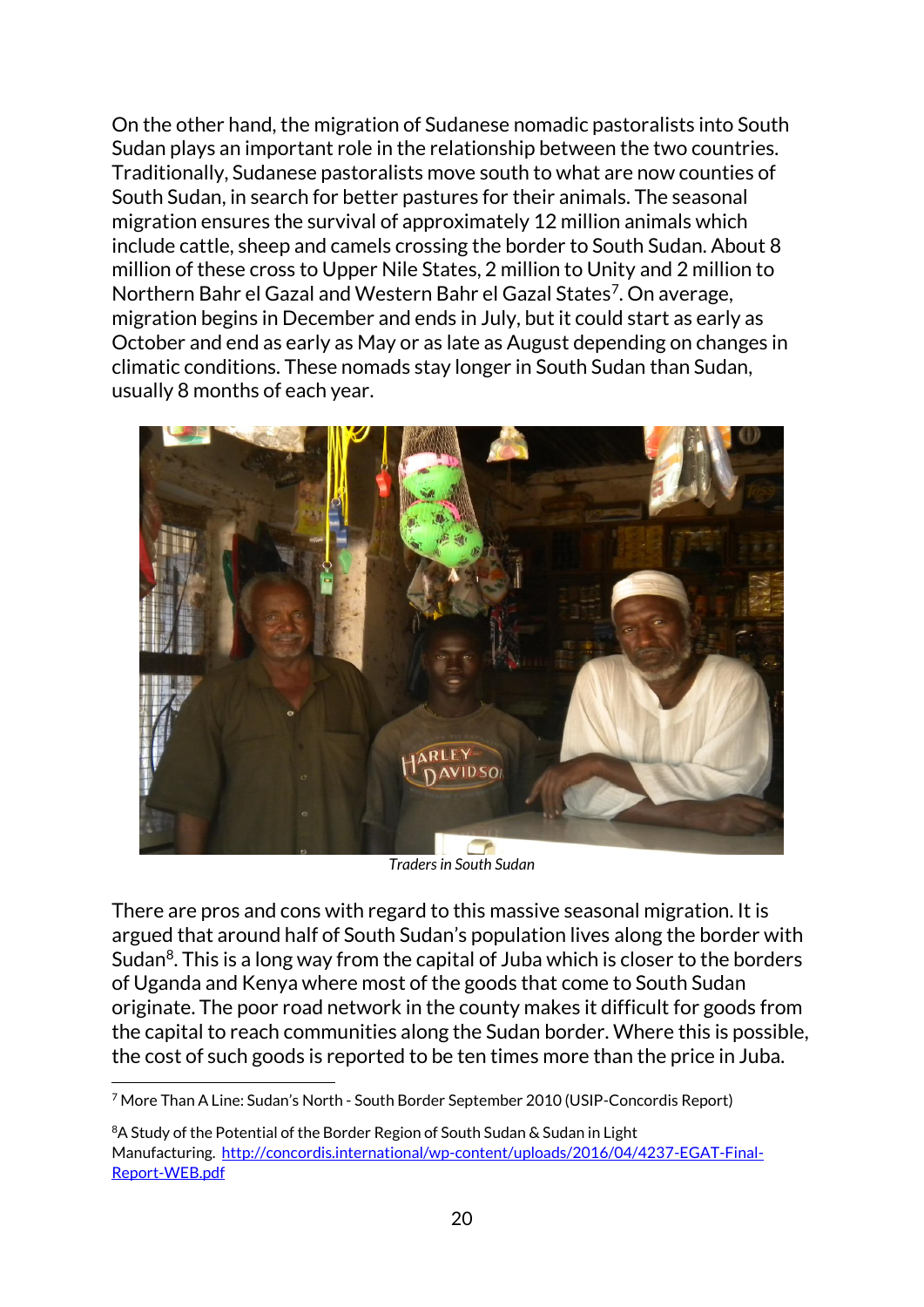Nomads from Sudan however come to South Sudan with goods from Kordofan or Darfur. This fills in a vital trade gap which not only creates an availability of goods but also provides goods that are cheaper than those from neighbouring East Africa (Kenya and Uganda).

Notwithstanding, nomads bring along animal diseases, destroy farms, create overgrazing and add stress on limited water resources. This results in deadly conflicts between the two communities. Before the independence of South Sudan, these conflicts were easily handled by traditional authorities from both sides. However, after independence, these animals had to cross over an international border that became highly militarised after South Sudan's independence. Hostilities between Sudan and South Sudan as well as multiple taxation of Sudanese pastoralists by authorities in South Sudan have had a negative impact on the relations between communities living along the border and the Sudanese pastoralists. With no alternative grazing options but to migrate south, cycles of conflict between southern host communities and migrating Sudanese pastoralists continue.

An improvement of relationships between Sudanese pastoralists with host communities in South Sudan was visible following intervention from development organisations such as Concordis International. Concordis facilitated a number of migration agreements in Upper Nile, Unity and Northern Bahr el Gazal. There is an increase in interaction and more peaceful management of migration. AECOM is facilitating peaceful migration dialogue between Dinka Malual and Sudanese nomadic pastoralists in Northern Bahr el Gazal. Meanwhile Concordis' programmes in Upper Nile and Unity have come to an end as a result of insufficient funding. However, local peace committees are working to mitigate violence between communities and nomadic pastoralists in Unity and Upper Nile, but logistical and financial challenges obstruct the efforts of the committees. Further analysis of the conflicts in Unity State is presented in the table in Annex 3.

## **Conclusion**

The conflicts in Unity must be addressed at different levels. The war between the government and the SPLA-IO has caused untold destruction in Unity and especially the south of Unity. There is an existing peacebuilding infrastructure with a good network of local and international organisations working in Unity state. The ongoing conflicts in Unity and across South Sudan however continue to have a big impact on the capacities of peacebuilding organisation to carry out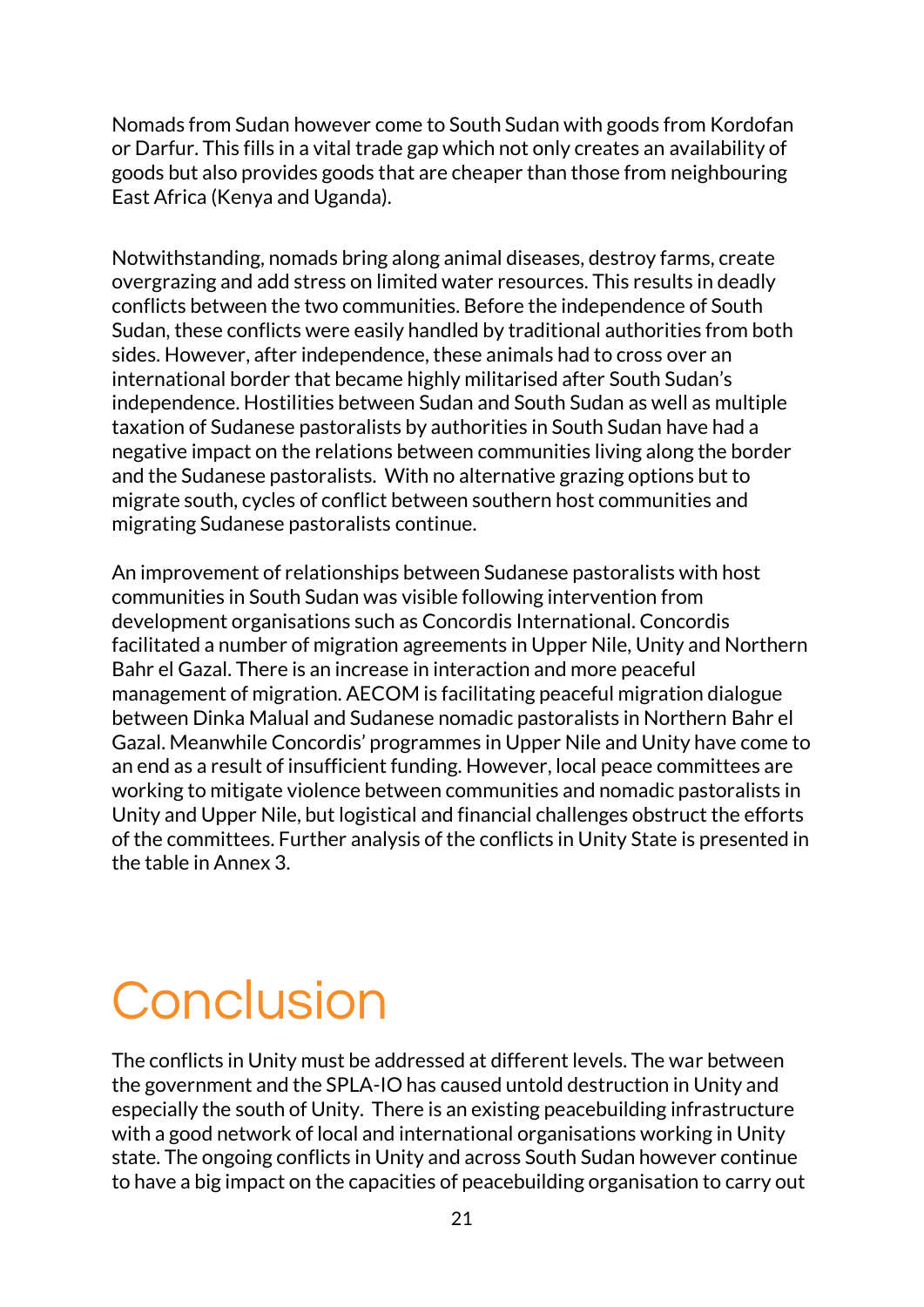their work. Funding priorities have moved from development to humanitarian response. The sustained state of emergency in South Sudan has resulted in an uncertain operating environment for local and international peacebuilding actors. The impact of dwindling funding opportunities for peacebuilding actors was made clear from the research.

Local informal actors like peace committees and traditional authorities have found new relevance in peacebuilding as a result of shrinking funding opportunities for peacebuilding work. As funding opportunities have shrunk in Unity and local and international organisations have withdrawn from the area, local peace committees have filled the peacebuilding gap left on the local level. They have been most effective along the border areas and along seasonal migration routes, working to resolve conflicts related to the annual seasonal migration of Sudan pastoralists and South Sudanese host communities in Unity. This sums up the importance of local peacebuilders in sustaining local level peace processes.

Despite the current challenges faced by changes to international and regional priorities, with funding for peacebuilding diverted to emergency post December 2013, this enquiry suggested there was lower levels of peacebuilding activity in Unity previously. This was visible in the complex web of conflicts identified, with over 40 different types of conflicts mapped. The inaccessibility of Unity due to poor road and telecommunications networks made intervention difficult before the December 2013 conflict.

Failures in the implementation of the August 2015 peace agreement to end the civil war continue to add to the complexity of local conflict dynamics. The arming of local youth by actors on both sides of the local conflict has exacerbated the intensity of local conflicts in Unity<sup>9</sup>. This is likely to make any future peacebuilding intervention more difficult as the complexities of interclan and inter- communal fighting in Unity deepen.

<u>.</u>

<sup>&</sup>lt;sup>9</sup>The Conflict in Unity Stat[e http://www.smallarmssurveysudan.org/fileadmin/docs/facts-figures/south](http://www.smallarmssurveysudan.org/fileadmin/docs/facts-figures/south-sudan/HSBA-Conflict-Unity-March-2016.pdf)[sudan/HSBA-Conflict-Unity-March-2016.pdf](http://www.smallarmssurveysudan.org/fileadmin/docs/facts-figures/south-sudan/HSBA-Conflict-Unity-March-2016.pdf)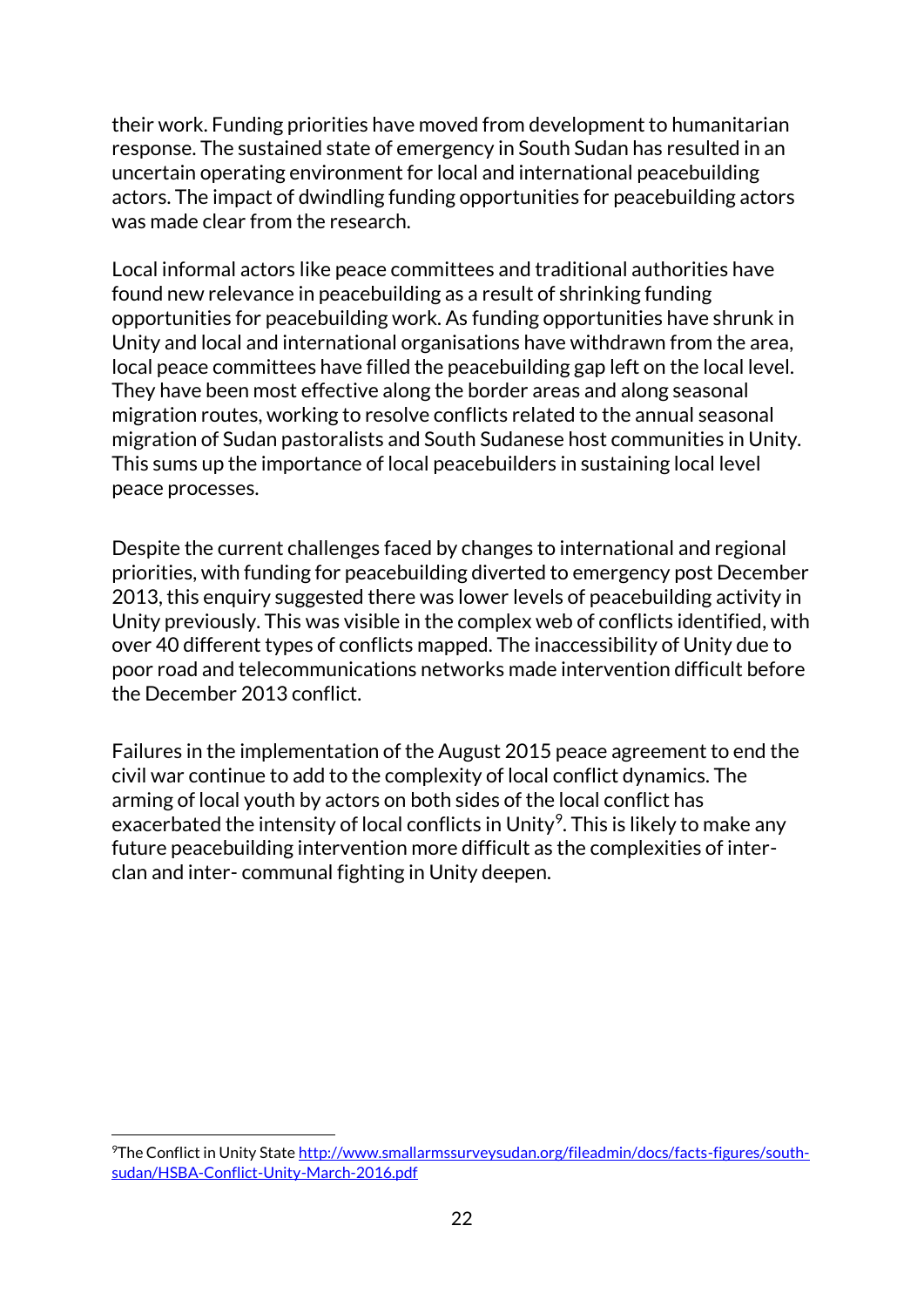## Recommendations

To better support local peacebuilding and the delivery of more peacebuilding activities in Unity, this research makes the following recommendations to the international community and international and local organisations working to support local peacebuilding:

## *Local Ownership of Peacebuilding*

Sustained peace can only be achieved by local communities taking ownership of local peacebuilding efforts. Lack of funding was identified as a key challenge in the research process; this was discussed at greater lengths in the Juba consultations. Local organisations were challenged to look at peacebuilding as a tool towards a shared public good of 'peace'. That way the efforts of local actors in peacebuilding are not solely attached to how much money they can get from donors but what they as citizens stand to gain if peace is achieved. This is a hard sell in communities accustomed to donor projects as the only viable interventions. However, for peacebuilding to succeed in South Sudan there must be local ownership of the processes. The involvement of informal local actors should be encouraged to make sure peace efforts are sustained even in the absence of international funding.

## *Investment in Long Term Peacebuilding*

Sustained and coordinated peacebuilding efforts at local and higher levels could certainly de-escalate tensions, build trust, confidence and cohesion. Peacebuilding in Unity must take a long term approach to successfully disentangle the complex web of conflicts and invest in rebuilding community relations fractured over long periods of conflict, revenge killings and intercommunal animosities.

#### *Disarmament Programme*

The availability of small arms and light weapons and the remilitarisation of youth in Unity in the current civil war, with both the government and the rebels providing a new generation with arms, has worsened inter-clan and intercommunal violence not only in Unity but across the county. Proliferation of firearms in Unity and surrounding areas provide a recipe for continuous violence. Removing arms from communities could reduce the frequency of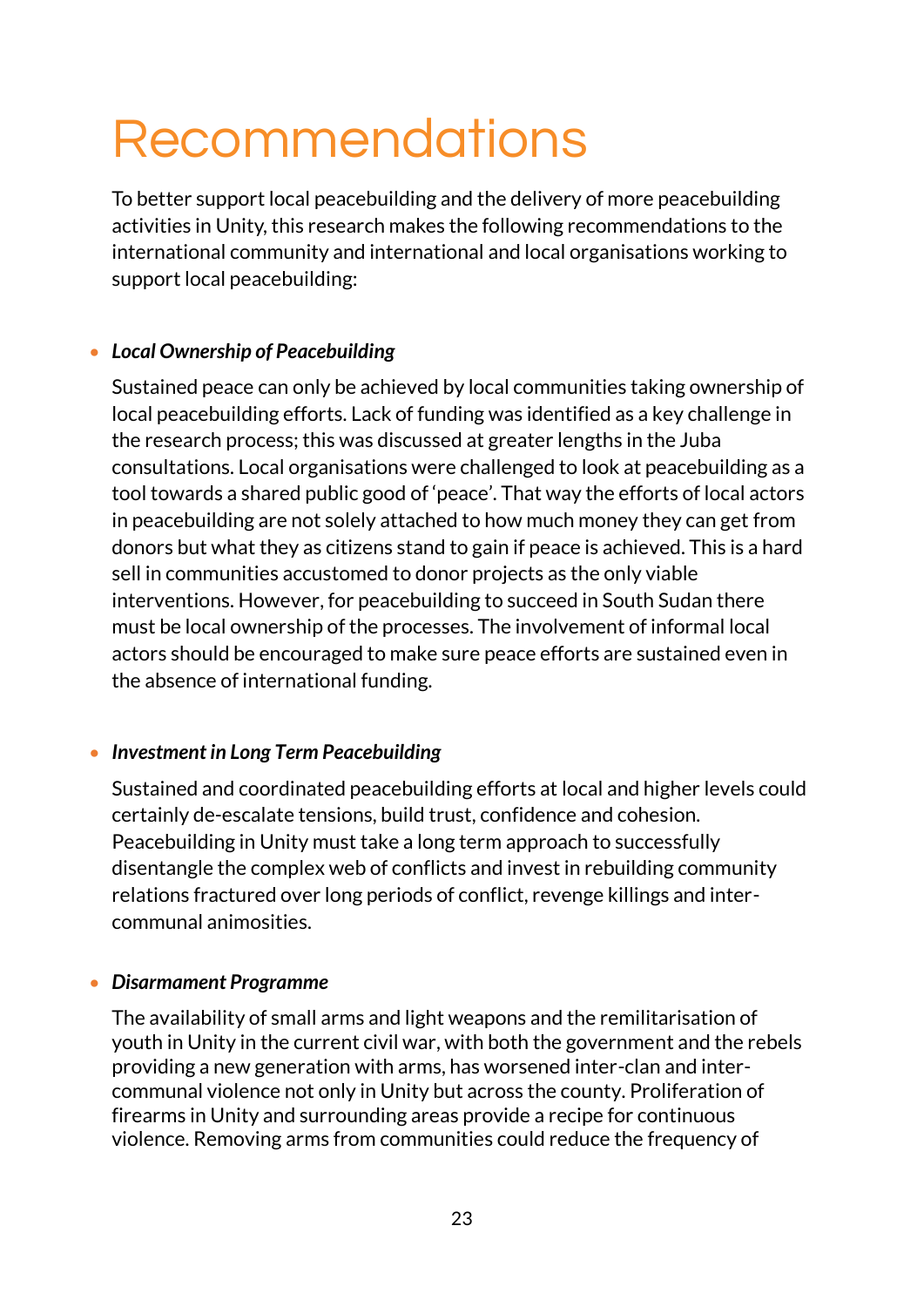inter-clan and inter-communal attacks and the magnitude of losses. It could also gradually lead to less violence and the promotion of stability and development.

Past disarmament initiatives in 2005 through 2008 in South Sudan have not been entirely successful. To a large extent, they have failed to remove guns from the civil population, particularly along the Wunlit triangle. This should not be used as reason not to try again. Rather, future disarmaments should learn from mistakes of the past. Arguably, previous disarmament efforts were done haphazardly and were seen to target some communities whilst leaving others armed. It is inefficient to continue investments in peacebuilding whilst civilian populations and communities continue to acquire arms in a new arms race between the government, the rebels and their perceived affiliate communities. As such, disarming communities is an essential part of sustaining peace but must be carried out within clear guidelines, with adequate overarching policies and clear legal frameworks as well as pragmatic implementation strategies.

#### *Community Dialogue and Inclusion*

An environment which enables parties to conflicts to make decisions in favour of peace and stability can be created through a more bottom-up community dialogue. This can be time consuming, but could reinforce trust and confidence thereby leading to long lasting solutions for violent conflict. Community dialogue can also form the basis for harmonious and community-led disarmament programmes. They could also be used as bottom up entry points for the inclusion of alternative approaches to peacebuilding based on local norms and traditions and including groups otherwise excluded by a highly patriarchal system, such as women and youth.

#### *Strengthen Connecting Factors like Trade and Markets*

In the absence of formal peacebuilding processes, emphasising and expanding on existing connecting factors may provide an incentive for peace within and amongst communities. Trade and markets are a particular area of codependency identified in conflicts between South Sudanese host communities and Sudan's pastoralists migrating seasonally to South Sudan.

Previously, the seasonal migration was characterised by cattle raids between the Sudanese and South Sudanese youth, violent clashes and looting. Peacebuilding activities and actors have focused on creating an understanding of the interdependency between Sudan's nomadic pastoralists and host communities in South Sudan. In Mayom and Parieng local peace committees have brokered peace using these interdependencies as the central point. Peace Committees have emphasised the need of South Sudanese to access goods from